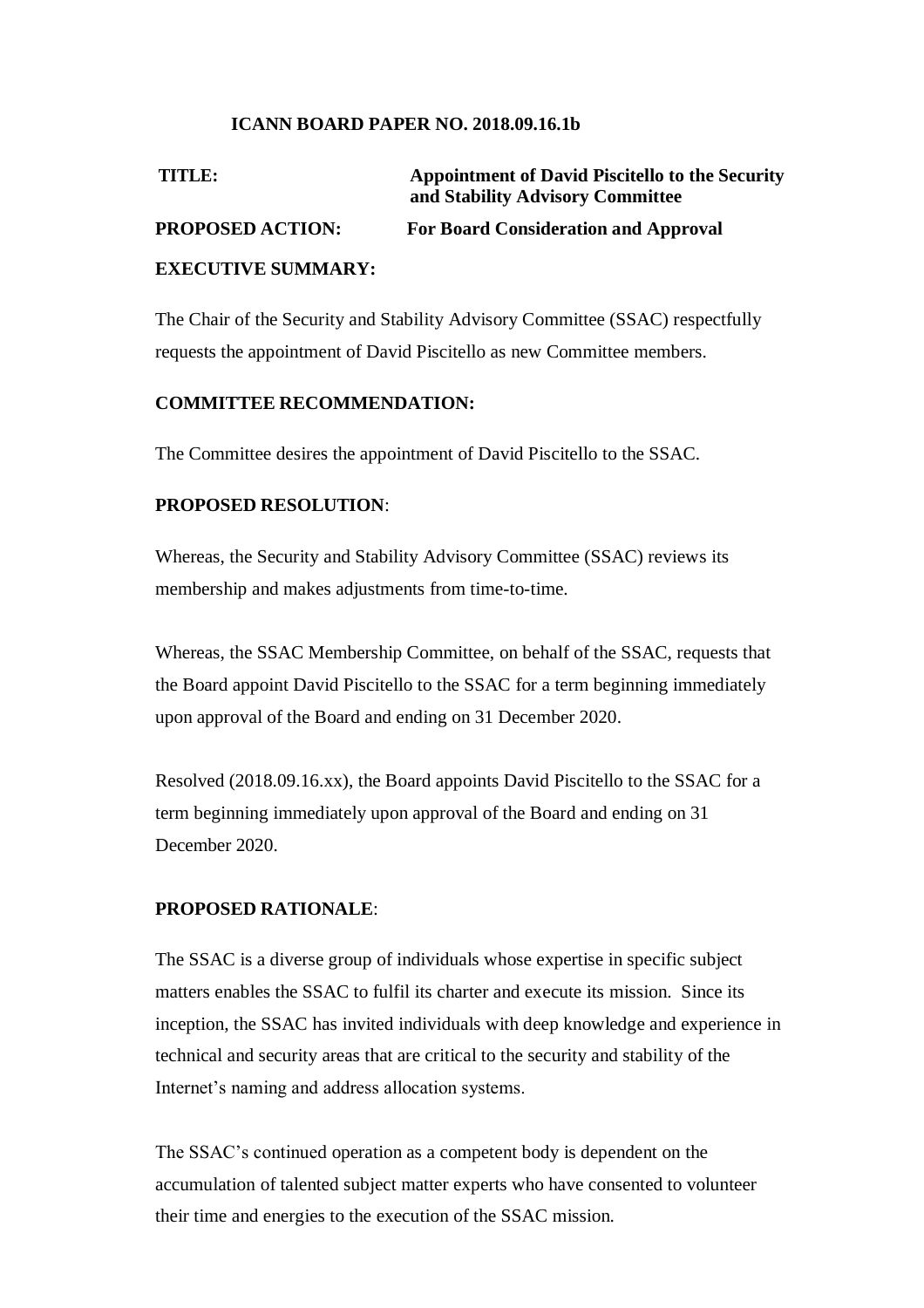Throughout his 40 year career, David has accumulated extensive experience in networking, security, Internet protocols and services. He has been a staff member of ICANN since 2005, most recently in the role of Vice President Security and ICT Coordination, and as such has been a member of SSAC for many years. As Fellow to the SSAC, he conducted research and wrote technical reports and advisories on behalf of the Committee, working in conjunction with then Chairman, Dr. Stephen Crocker. He has contributed positively to many SSAC discussions.

This resolution is an organizational administrative function for which no public comment is required. The appointment of SSAC members is in the public interest and in furtherance of ICANN's mission as it contributes to the commitment of the ICANN to strengthen the security, stability, and resiliency of the DNS.

| Submitted by: | Ram Mohan                                                |  |
|---------------|----------------------------------------------------------|--|
| Position:     | Liaison to the ICANN Board from the Security & Stability |  |
|               | <b>Advisory Committee</b>                                |  |
| Date Noted:   | 3 August 2018                                            |  |
| Email:        | mohan@afilias.info                                       |  |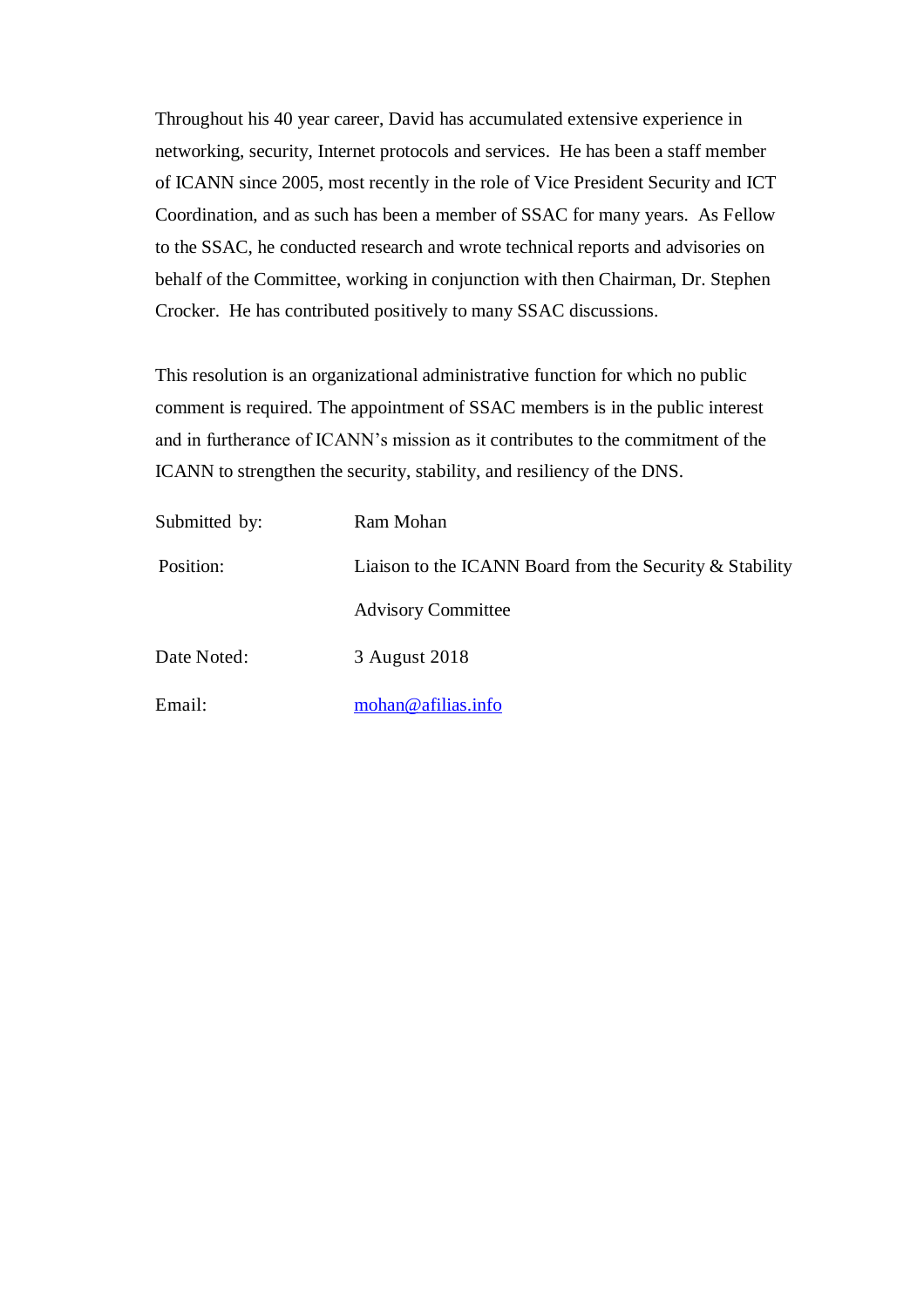#### **ICANN BOARD PAPER NO. 2018.09.16.1c**

# **TITLE: Convening the First IANA Naming Function Review**

**PROPOSED ACTION: For Board Consideration and Approval** 

### **EXECUTIVE SUMMARY:**

The Board is being asked to convene the first periodic IANA Naming Function Review ("IFR"), as it is required under §18.2 of the ICANN Bylaws that the first periodic IFR be convened no later than 1 October 2018. The IFR is a new accountability mechanism created as part of the IANA stewardship transition to ensure that PTI meets the needs and expectations of its naming customers by adhering to the contractual requirements set forth in the IANA Naming Function Contract and the IANA Naming Function Statement of Work. ICANN org has already begun planning work with the community in order to prepare for the IFR to initiate in a timely fashion.

#### **ICANN ORG RECOMMENDATION:**

ICANN org recommends that the Board convenes the first IANA Naming Function Review and directs ICANN org to provide administrative and operational support necessary for the IANA Naming Function Review Team to carry out its responsibilities, including providing and facilitating remote participation for all meetings.

#### **PROPOSED RESOLUTION**:

Whereas, the ICANN Bylaws require "The Board, or an appropriate committee thereof, shall cause periodic and/or special reviews (each such review, an "IFR") of PTI's performance of the IANA naming function against the contractual requirements set forth in the IANA Naming Function Contract and the IANA Naming Function SOW to be carried out by an IANA Function Review Team ("IFRT") established in accordance with Article 18 of the ICANN Bylaws."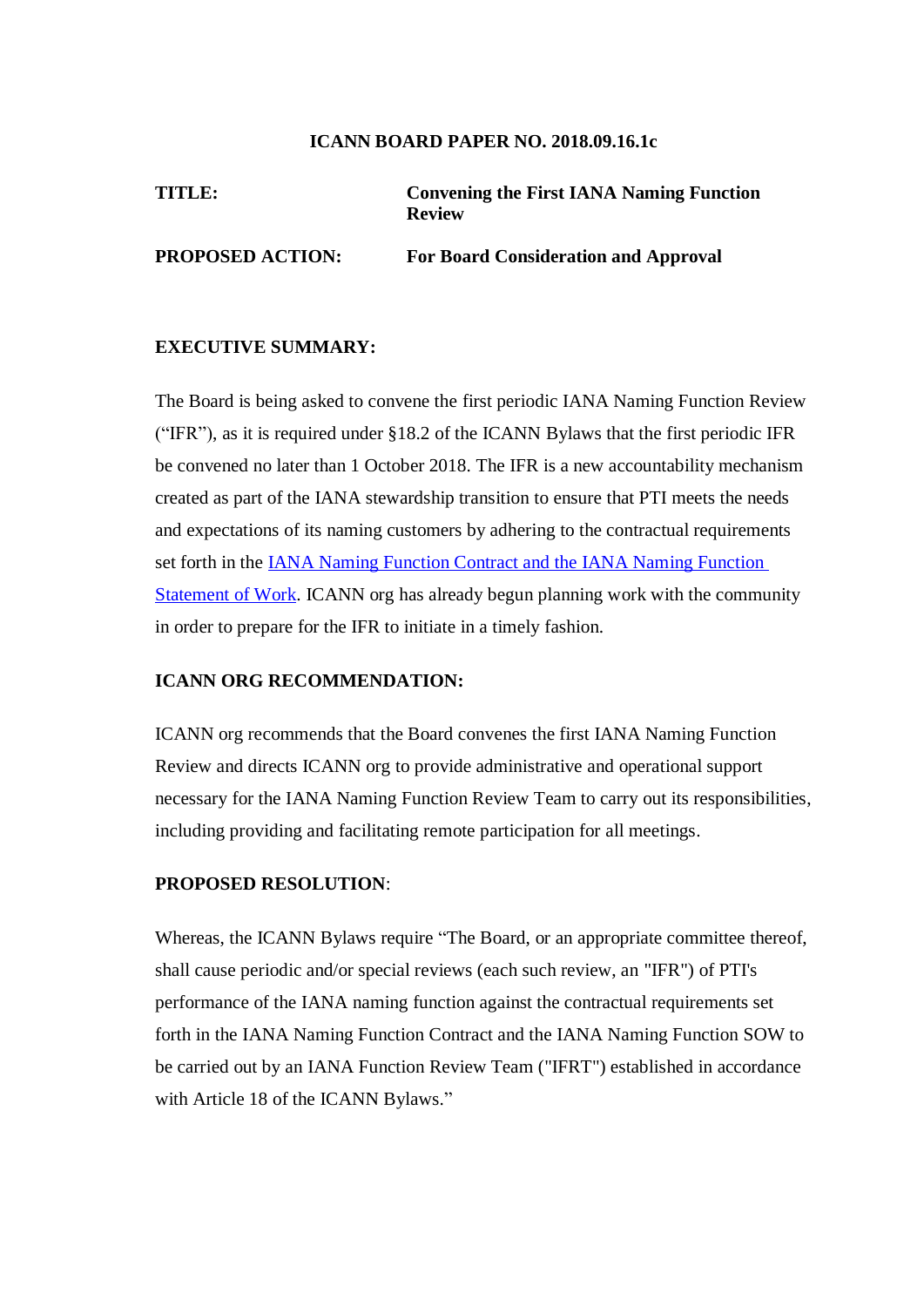Whereas, §18.2.a of the ICANN Bylaws requires that the first Periodic IFR shall be convened no later than 1 October 2018.

Whereas, §18.7 of the ICANN Bylaws specifies the composition of the IANA Naming Function Review Team and requires that the members and liaisons of the Review Team be appointed in accordance with the rules and procedures of the appointing organizations.

Whereas, some of the appointing organizations have already appointed members and liaisons to the IFR Review Team.

Whereas, §18.8.c of the ICANN Bylaws requires that the appointing organizations for the IFRT members and liaisons work together to achieve a Review Team that is balanced for diversity (including functional, geographic and cultural) and skill, and seek to broaden the number of individuals participating across the various reviews; provided, that the Review Team includes members from each ICANN Geographic Region, and the ccNSO and Registries Stakeholder Group shall not appoint multiple members who are citizens of countries from the same ICANN Geographic Region.

Whereas, §18.8.e of the ICANN Bylaws requires the ICANN Board to appoint an ICANN staff member to serve as a point of contact to facilitate formal lines of communication between the Review Team and ICANN.

Whereas, §18.3 of the ICANN Bylaws specifies the scope and responsibilities of the Review Team.

Whereas, §18.3.j of the ICANN Bylaws requires the Review Team to "identify process or other areas for improvement in the performance of the IANA naming function under the IANA Naming Function Contract and IANA Naming Function SOW and the performance of the CSC and the EC as it relates to oversight of PTI."

Whereas, §18.11 of the ICANN Bylaws requires ICANN org to provide administrative and operational support necessary for the Review Team to carry out its responsibilities, including providing and facilitating remote participation in for all meetings.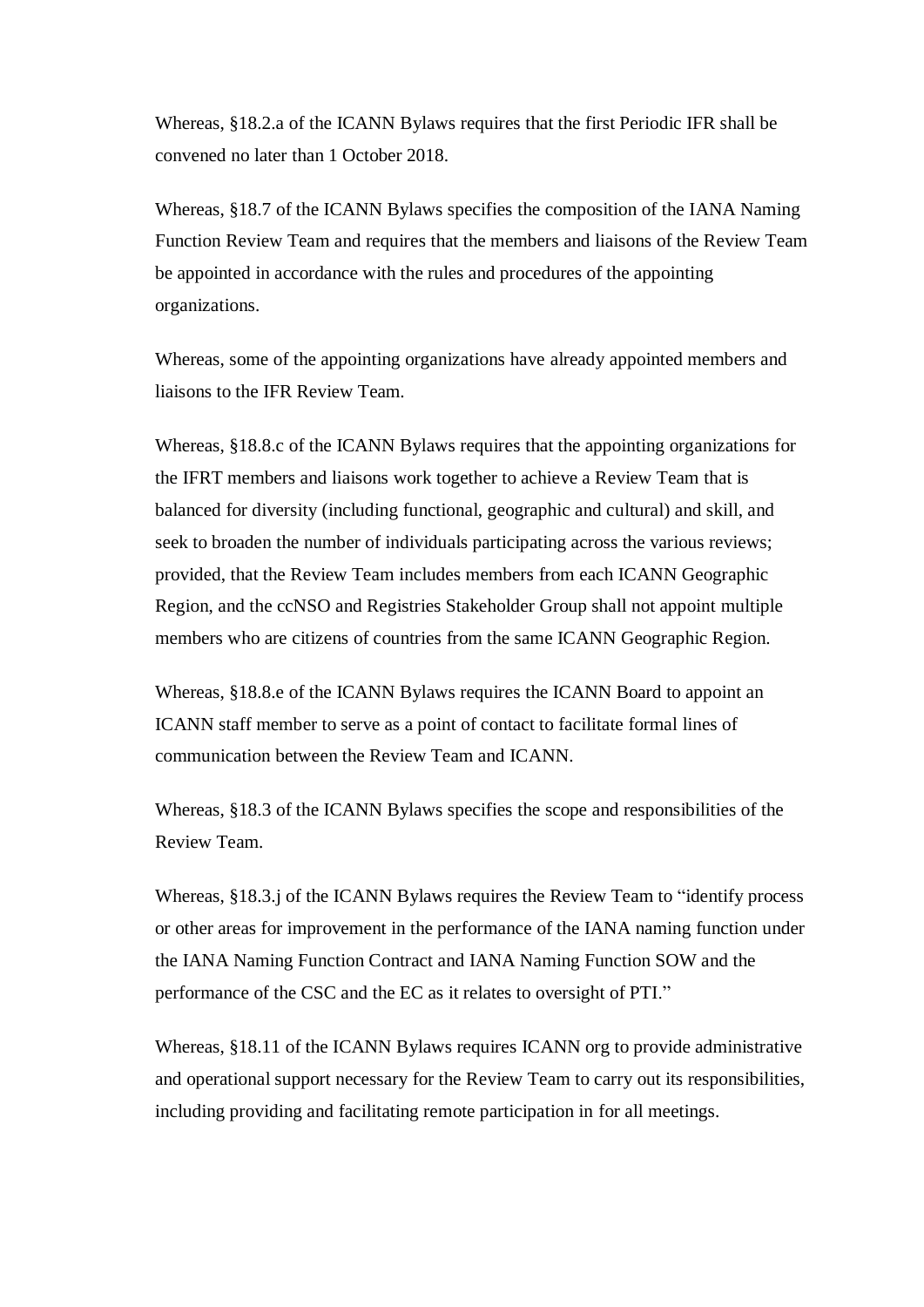Resolved (2018.09.16.xx), the Board hereby convenes the first IANA Naming Function Review and directs ICANN President and CEO or his designee(s) to provide administrative and operational support necessary for the Review Team to carry out its responsibilities, including providing and facilitating remote participation for all meetings.

Resolved (2018.09.16.xx), the Board asks that the remaining appointing organizations complete their processes to appoint members and liaisons. Further, the appointing organizations should coordinate to ensure that the composed Review Team meets diversity requirements in §18.8.c of the ICANN Bylaws.

Resolved (2018.09.16.xx), the IFR shall be conducted in accordance with the scope specified in §18.3 of the ICANN Bylaws.

Resolved (2018.09.16.xx), in fulfilment of the Board's obligation to appoint an ICANN org staff member to serve as a point of contact to facilitate formal lines of communication between the Review Team and ICANN org, the Board directs the ICANN President and CEO to designate the appropriate staff member to serve in that role.

## **PROPOSED RATIONALE:**

The Board is convening the first periodic IANA Naming Function Review ("IFR") to satisfy the requirement under §18.2 of the ICANN Bylaws that the first periodic IFR be convened no later than 1 October 2018. The IFR is a new accountability mechanism created as part of the IANA stewardship transition to ensure that PTI meets the needs and expectations of its naming customers by adhering to the contractual requirements set forth in the IANA Naming Function Contract and the IANA Naming Function Statement of Work.

Steps have already been taken by appointing organizations to appoint members and liaisons to the Review Team. The Board asks that the remaining appointing organizations complete their processes to appoint members and liaisons so that the composed Review Team can begin its work. To ensure that the final composition of the Review Team meets the requirements of the ICANN Bylaws, the Board asks that the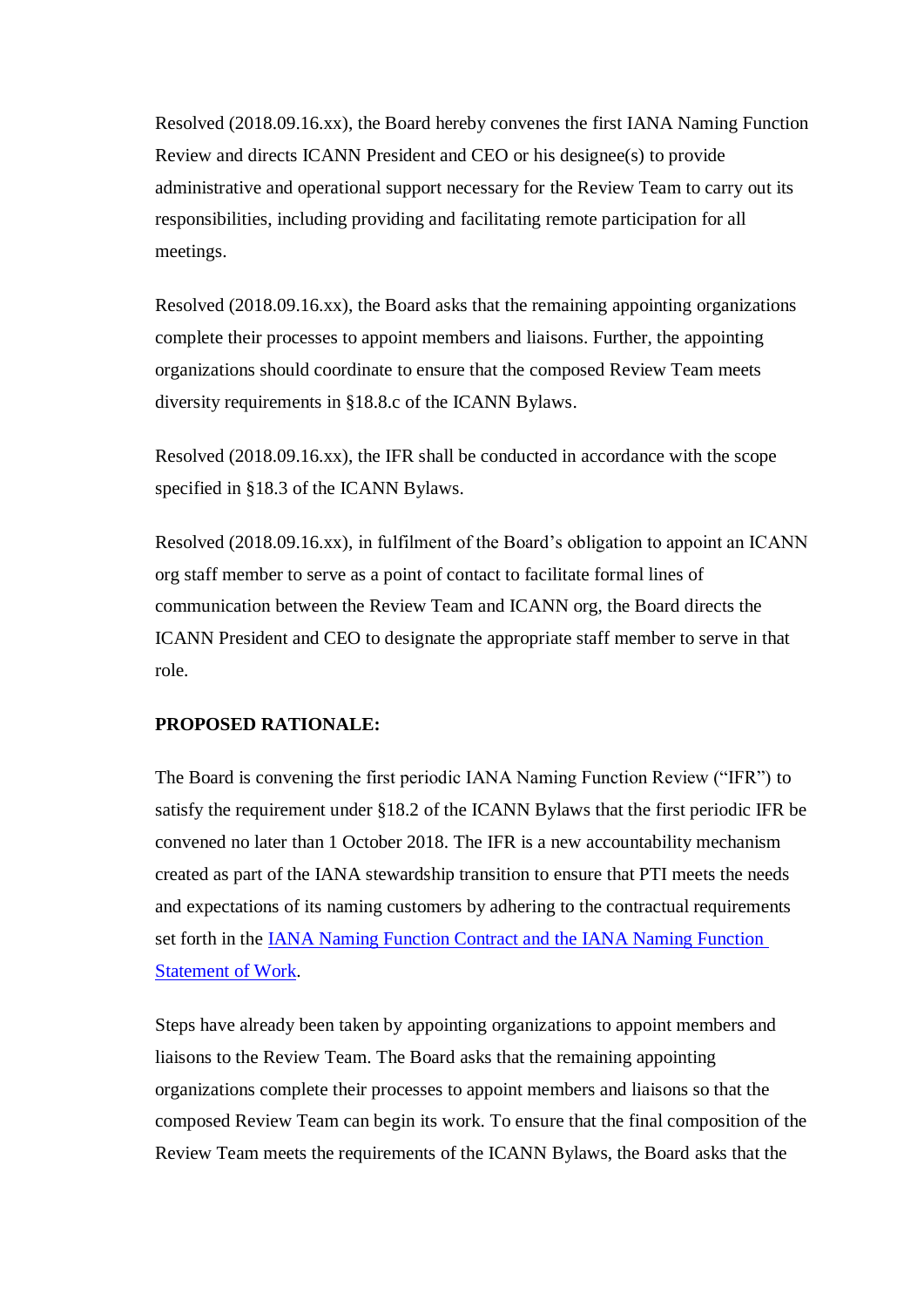appointing organizations coordinate to finalize the composition of the Review Team in accordance with §18.8.c of the ICANN Bylaws. ICANN org has been directed to provide a staff member point of contact to support communication between the Review Team and ICANN org.

The Board understands that the scope of the IFR is well-defined at §18.3 in the ICANN Bylaws. There is the possibility of overlap with the ongoing CSC Effectiveness Review, required at §17.3 of the Bylaws, which states: "The effectiveness of the CSC shall be reviewed two years after the first meeting of the CSC…The method of review will be determined by the ccNSO and GNSO." The CSC Effectiveness Review must commence by 6 October 2018, which is two years from when the Customer Standing Committee held its first meeting. The potential overlap is with the IFR Review Team scope item to "Identify process or other areas for improvement in the performance…of the CSC…as it relates to oversight of PTI. " To ensure effective and efficient use of community resources, the Board encourages the IFR Review Team to consider as input into its work any future findings, recommendations, or methodology and criteria that the GNSO and ccNSO adopt as it relates to the review of the effectiveness of the Customer Standing Committee.

The Board-approved FY19 ICANN annual operating plan and budget contains resources budgeted to support the IFR.

This action is within ICANN's mission as it supports ICANN carrying out the part of its mission relating to coordination of the allocation and assignment of names in the root zone, and directly supports the public interest. The ICANN Board is taking this action in accordance with the requirements of the ICANN Bylaws. As such, no public comment period is needed to inform the Board's action.

#### **Signature Block:**

Submitted by: Akram Atallah Position: President, Global Domains Division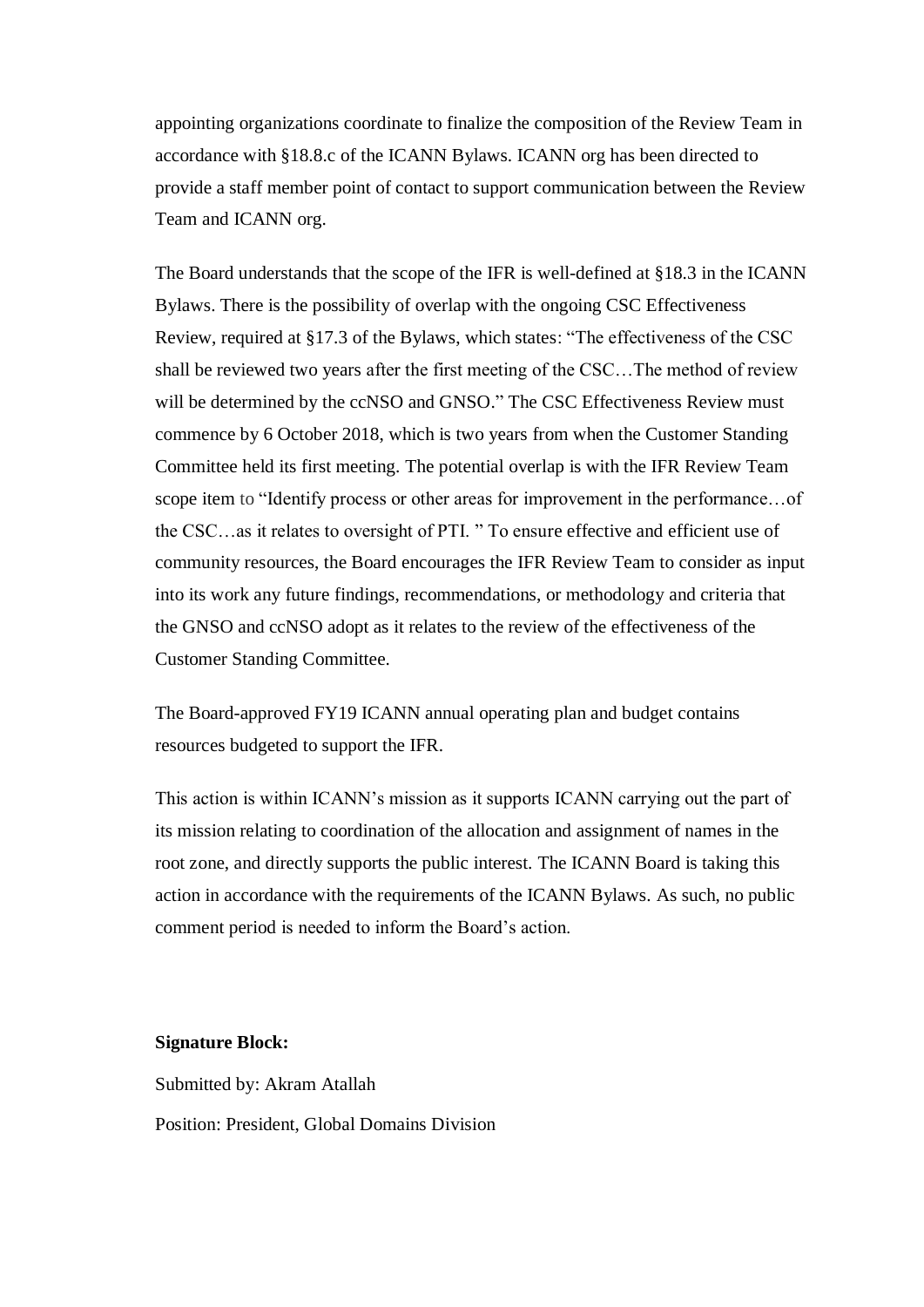Date Noted: [date]

Email: akram.atallah@icann.org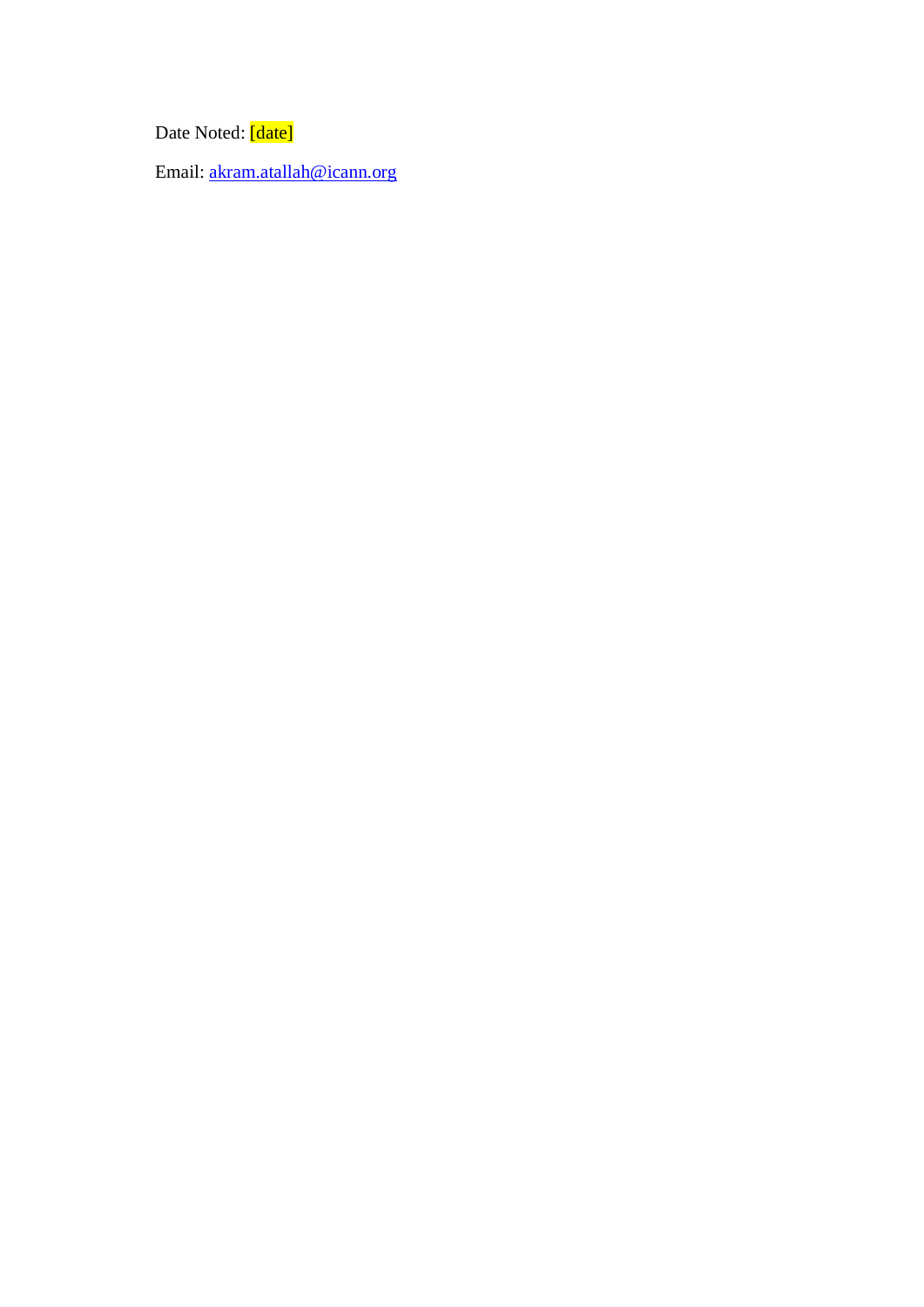#### **ICANN BOARD PAPER NO. 2018.09.16.1d**

# **TITLE: Renewal of .coop TLD Registry Agreement**

#### **PROPOSED ACTION: For Board Consideration and Approval**

#### **EXECUTIVE SUMMARY:**

The Board is being asked to approve the proposed Renewal Registry Agreement with DotCooperation LLC (the Registry Operator), for .coop. The current TLD Registry Agreement is set to expire on 22 November 2018. This proposed renewal registry agreement is based on the current .coop agreement with modifications agreed upon by the ICANN org and DotCooperation LLC as well as certain provisions from the base New gTLD Registry Agreement as modified for a legacy TLD (such as the .museum Registry Agreement, dated 2 March 2018). Like other registry agreements, the .coop TLD Registry Agreement gives the registry operator the right to renew the agreement at its expiration, provided that the registry operator is in good standing at the time of renewal and subject to negotiating renewal terms acceptable to ICANN org.

Historically, legacy TLDs have been categorized as either "Generic" TLDs or "Sponsored" TLDs, and the concept of a "Community" TLD was introduced via Specification 12 in the New gTLD Registry Agreement. A "Sponsored" TLD is a specialized TLD that has a charter which defines the purpose for which the sponsored TLD has been created and will be operated. A "Community" TLD is operated for the benefit of a clearly delineated community. In order to account for the specific nature of the .coop TLD, a "Sponsored" TLD, relevant provisions in the existing Registry Agreement have been carried over to the proposed renewal agreement in Specification 12. The .coop Registry Agreement defines the "Sponsored" community the TLD intends to serve and delegates authority to the sponsorship community to develop policy for the TLD in several areas such as establishing naming conventions to be used in the Sponsored TLD, functional and performance specifications, pricing, and matters concerning the operation of the registry. The proposed .coop renewal agreement includes the set of standard public interest commitments applicable to all new gTLDs while maintaining the "Sponsored" TLD designation.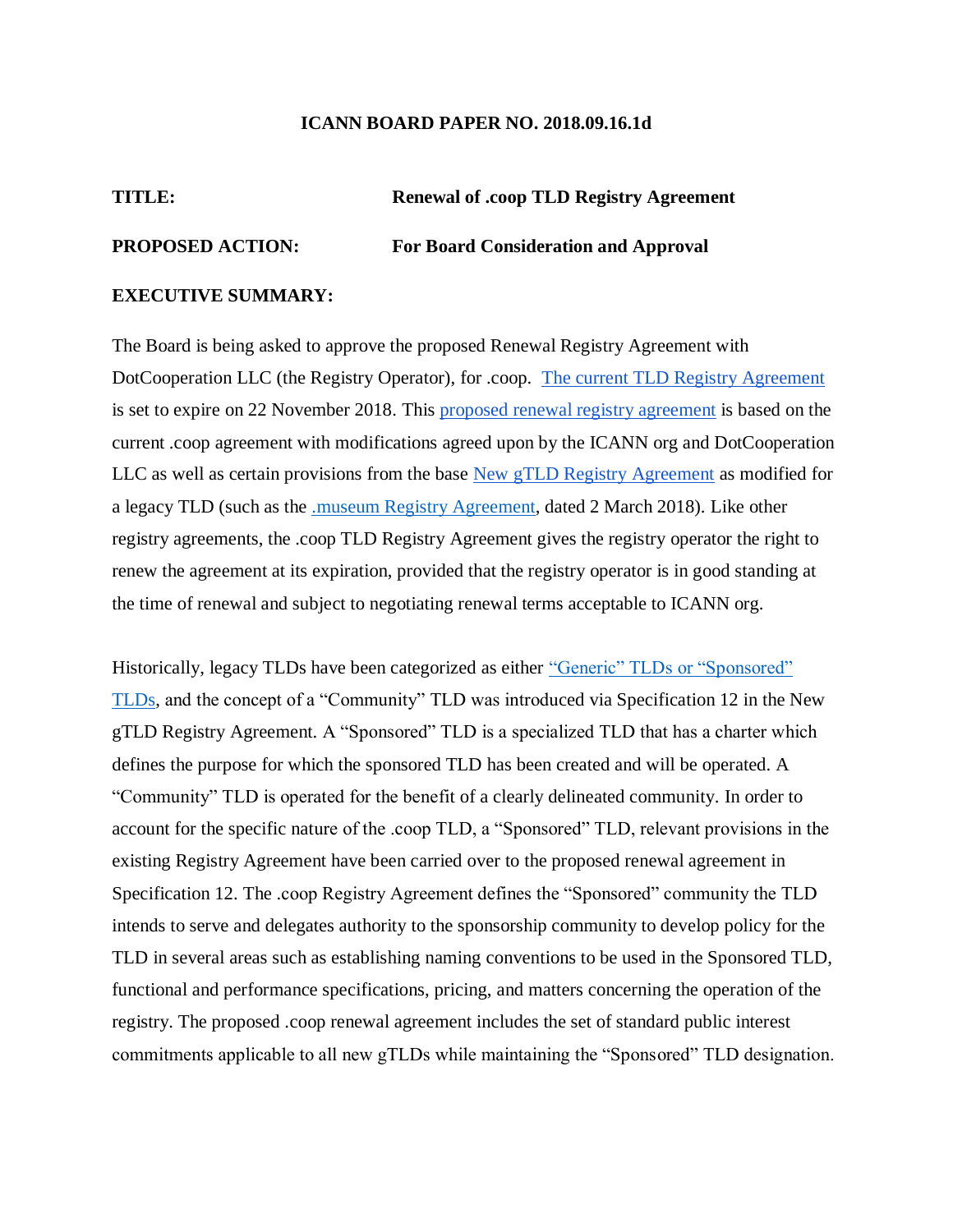From 11 June 2018 through 27 July 2018, ICANN org posted the proposed renewal of the .coop TLD Registry Agreement for public comment. ICANN org received two (2) comments via the public comment forum, following which the comments were summarized, analyzed and posted to the public comment page. The first issue raised involved the inclusion of new gTLD Rights Protection Mechanisms (RPMs) and safeguards such as Public Interest Commitments in legacy gTLDs registry agreement renewals. One commenter expressed support for the inclusion in the proposed renewal agreement of certain rights protection mechanisms, such as Uniform Rapid Suspension and Trademark Post-Delegation Dispute Resolution Procedure, and the inclusion of the Public Interest Commitments (i.e., safeguards) contained in the base gTLD Registry Agreement. Conversely, one commenter expressed concern over the inclusion of base gTLD rights protection mechanisms in legacy agreements. They suggested that these provisions should not be added as a result of contract negotiations but should be addressed through the GNSO policy development process ("PDP").

The other issue raised was regarding the negotiation process for the proposed renewal of the .coop TLD Registry Agreement and legacy gTLD registry agreement negotiations in general. One commenter was encouraged that .coop is transitioning to the technical and operational specifications from the base gTLD Registry Agreement but was disappointed that .com and .net have not modernized their terms as well. Another commenter reiterated objections to the negotiation process, stating that GDD staff "unilaterally establishes a new status quo for registry agreements" and substitutes "its (GDD) judgement instead of GNSO policy development" by exceeding its "powers and overrides safeguards intended to preserve transparency and inclusion with the multistakeholder community."

#### **ICANN ORGANIZATION RECOMMENDATION:**

ICANN org recommends that the Board approve the proposed Renewal Registry Agreement with DotCooperation LLC for the continued operation of the .coop TLD.

#### **PROPOSED RESOLUTION**:

Whereas, the registry operator for .coop, DotCooperation LLC, has an existing agreement with ICANN org and it is set to expire on 22 November 2018.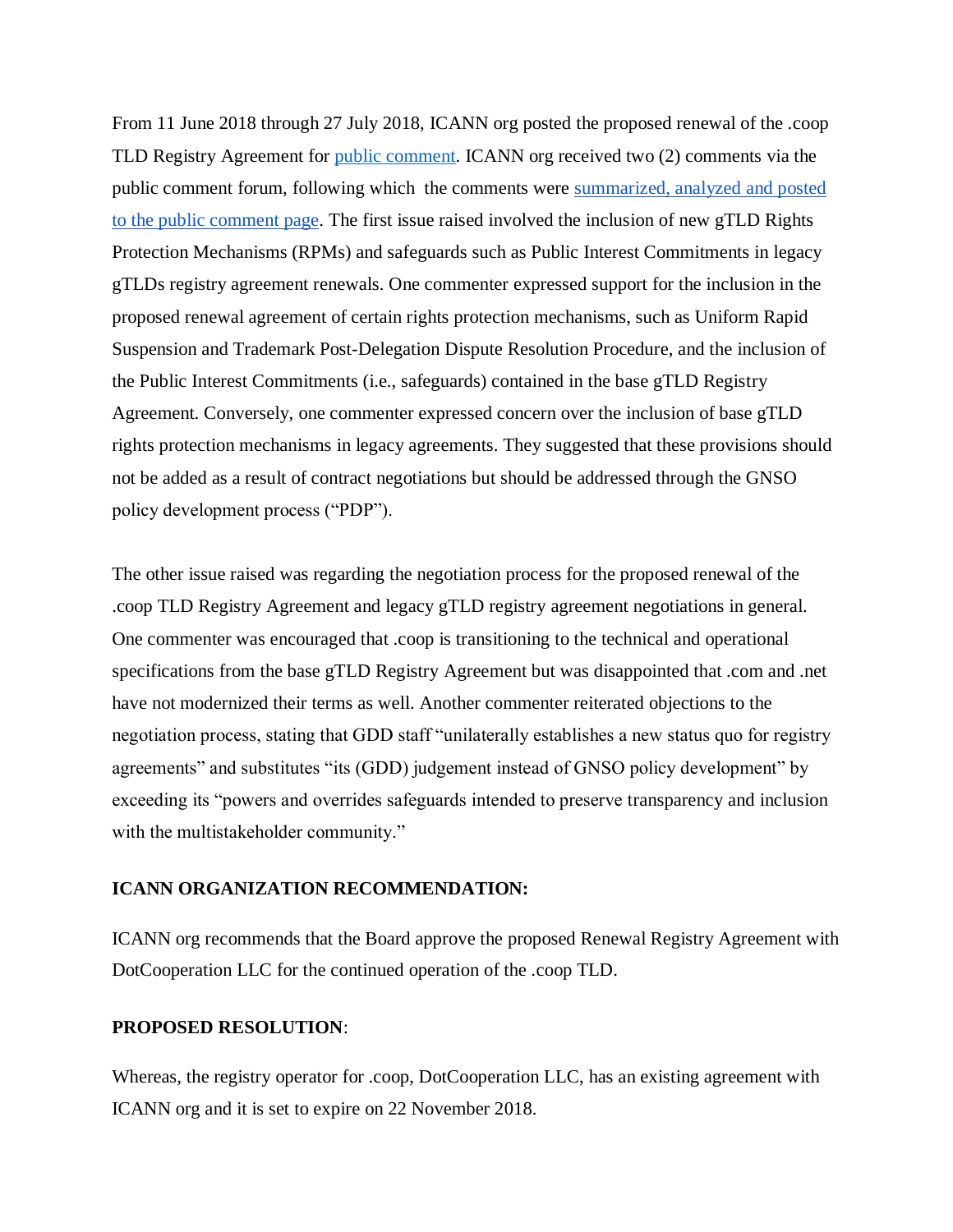Whereas, ICANN org entered into negotiations with the registry operator to develop a proposed renewal agreement and commenced a public comment period from 11 June 2018 through 27 July 2018 on the proposed Renewal Registry Agreement for the .coop TLD, receiving comments from two organizations. A summary and analysis of the comments were provided to the Board.

Whereas, the Board has reviewed the comments and determined that no revisions to the proposed .coop Renewal Registry Agreement are necessary after taking the comments into account.

Whereas, the .coop Renewal Registry Agreement includes new provisions consistent with the comparable terms of the New gTLD Registry Agreement.

Resolved (2018.09.16.xx), the proposed .coop Renewal Registry Agreement is approved and the President and CEO, or his designee(s), is authorized to take such actions as appropriate to finalize and execute the Agreement.

#### **PROPOSED RATIONALE:**

#### **Why is the Board addressing the issue now?**

ICANN org and DotCooperation LLC entered into a Registry Agreement on 01 July 2007 for operation of the .coop top-level domain. The current .coop TLD Registry Agreement expires on 22 November 2018 and the registry operator has the right to a presumptive renewal with the existing agreement. The proposed Renewal Registry Agreement was posted for public comment between 11 June 2018 and 27 July 2018. At this time, the Board is approving the proposed .coop Renewal Registry Agreement for the continued operation of the .coop TLD by DotCooperation LLC.

#### **What is the proposal being considered?**

The proposed .coop TLD Renewal Registry Agreement, approved by the Board, is based on the current .coop TLD Registry Agreement with modifications agreed upon by ICANN org and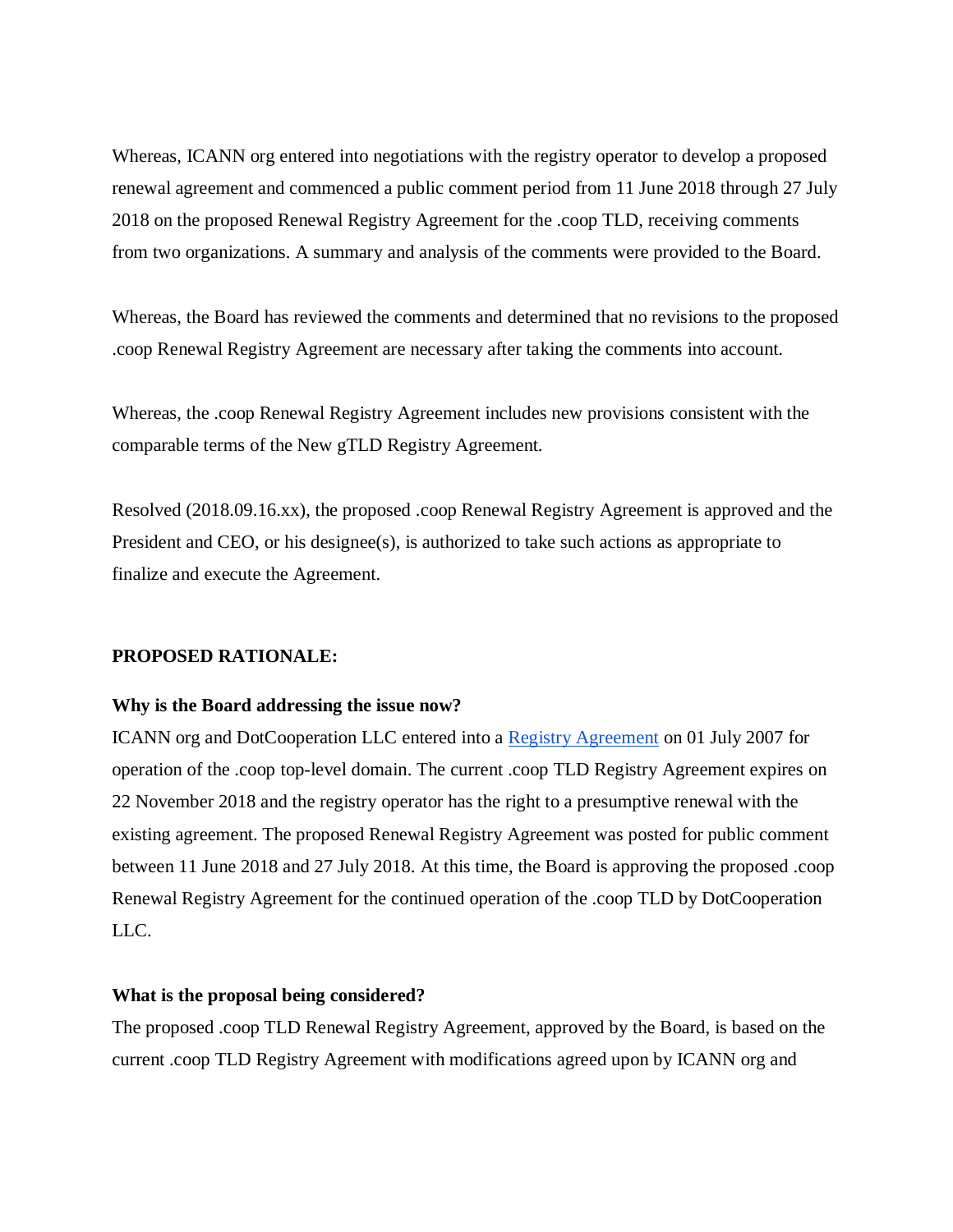DotCooperation LLC and includes certain provisions from the base New gTLD Registry Agreement.

#### **Which stakeholders or others were consulted?**

ICANN org conducted a public comment period on the proposed .coop Renewal Registry Agreement from 11 June 2018 and 27 July 2018. Additionally, ICANN org engaged in negotiations with the Registry Operator to agree to the terms to be included in the proposed .coop Renewal Registry Agreement that was posted for public comment.

#### **What concerns or issues were raised by the community?**

The public comment forum on the proposed .coop Renewal Registry Agreement closed on 27 July 2018, with ICANN org receiving two (2) comments. The comments can be summarized in the two categories listed below.

- 1. The inclusion of new gTLD Rights Protection Mechanisms (RPMs) and safeguards such as Public Interest Commitments in legacy gTLDs registry agreement renewals: One commenter expressed support for the inclusion in the proposed renewal agreement of certain rights protection mechanisms, such as Uniform Rapid Suspension and Trademark Post-Delegation Dispute Resolution Procedure, and the inclusion of the Public Interest Commitments (i.e., safeguards) contained in the base gTLD Registry Agreement. Conversely, one commenter expressed concern over the inclusion of base gTLD rights protection mechanisms in legacy agreements. They suggested that these provisions should not be added as a result of contract negotiations but should be addressed through the GNSO policy development process ("PDP").
- 2. The negotiation process for the proposed renewal of the .coop TLD Registry Agreement and legacy gTLD registry agreement negotiations in general: One commenter was encouraged that .coop is transitioning to the technical and operational specifications from the base gTLD Registry Agreement, but was disappointed that .COM and .NET have not modernized their terms as well. Another commenter reiterated objections to the negotiation process, stating that GDD staff "unilaterally establishes a new status quo for registry agreements" and substitutes "its (GDD) judgement instead of GNSO policy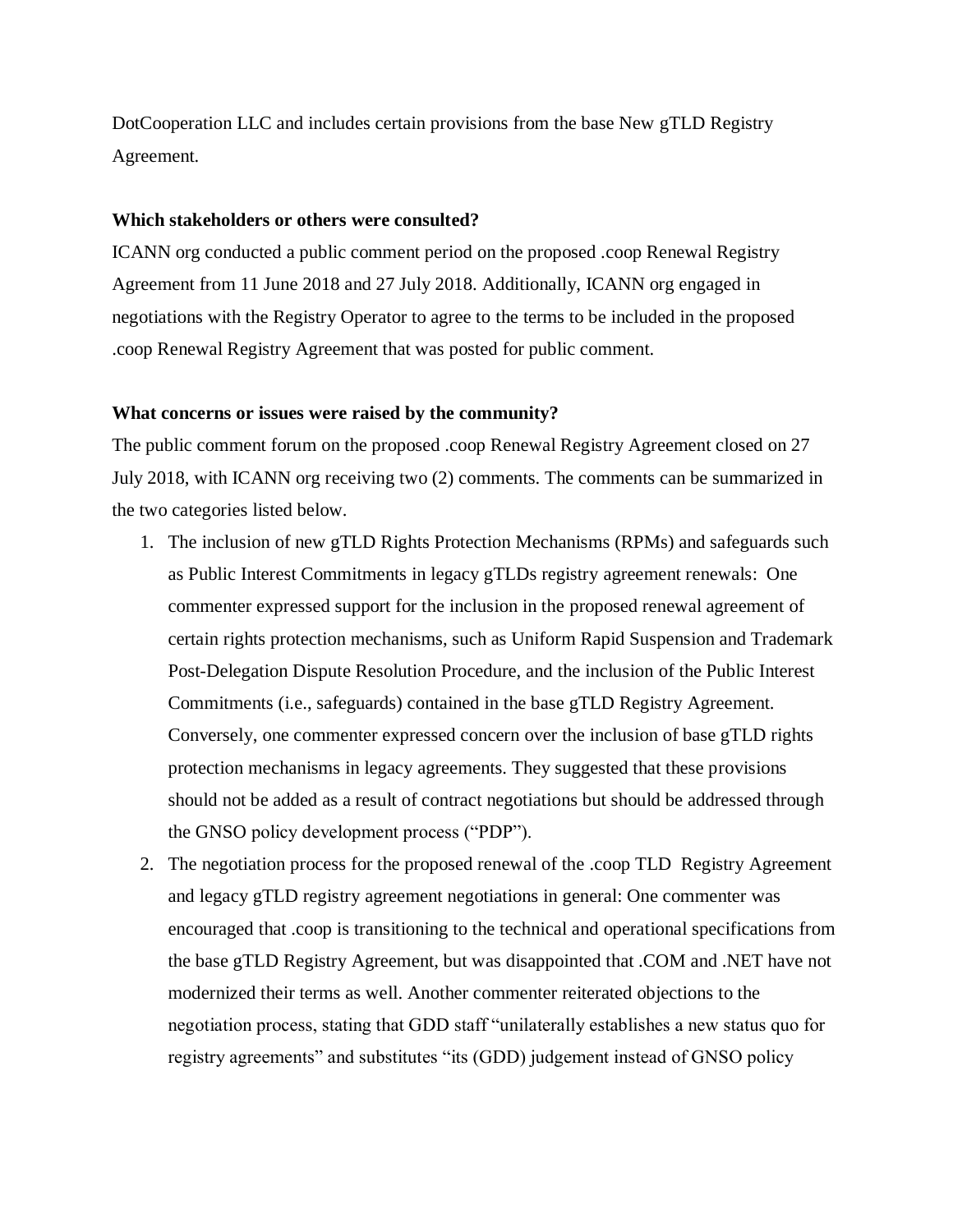development" by exceeding its "powers and overrides safeguards intended to preserve transparency and inclusion with the multistakeholder community."

#### **What significant materials did the Board review?**

As part of its deliberations, the Board reviewed various materials, including, but not limited to, the following materials and documents:

- Proposed .coop TLD Renewal Registry Agreement
- Redline showing changes compared to the current .coop TLD Registry Agreement
- Current .coop TLD Registry Agreement
- New gTLD Agreement 31 July 2017
- Public Comment Summary and Analysis

#### **What factors has the Board found to be significant?**

The Board carefully considered the public comments received for the .coop Renewal Registry Agreement, along with the summary and analysis of those comments. The Board also considered the terms agreed upon by the Registry Operator as part of the bilateral negotiations with ICANN org.

While the Board acknowledges the concerns expressed by some community members regarding the inclusion of the URS in the proposed Renewal Registry Agreement, the Board notes that the inclusion of the URS in the Renewal Registry Agreement is based on the negotiations between ICANN org and the Registry Operator, where Registry Operator expressed its interest in renewing its agreement based on the new gTLD Registry Agreement.

The Board notes that the URS was recommended by the Implementation Recommendation Team (IRT) as a mandatory rights protection mechanism (RPM) for all new gTLDs. The GNSO was asked to provide its view on whether certain proposed rights protection mechanisms (which included the URS) were consistent with the GNSO's proposed policy on the introduction of New gTLDs and were the appropriate and effective option for achieving the GNSO's stated principles and objectives. The Special Trademark Issues Review Team (STI) considered this matter and concluded that "Use of the URS should be a required RPM for all New gTLDs." That is, the GNSO stated that the URS was not inconsistent with any of its existing policy recommendations.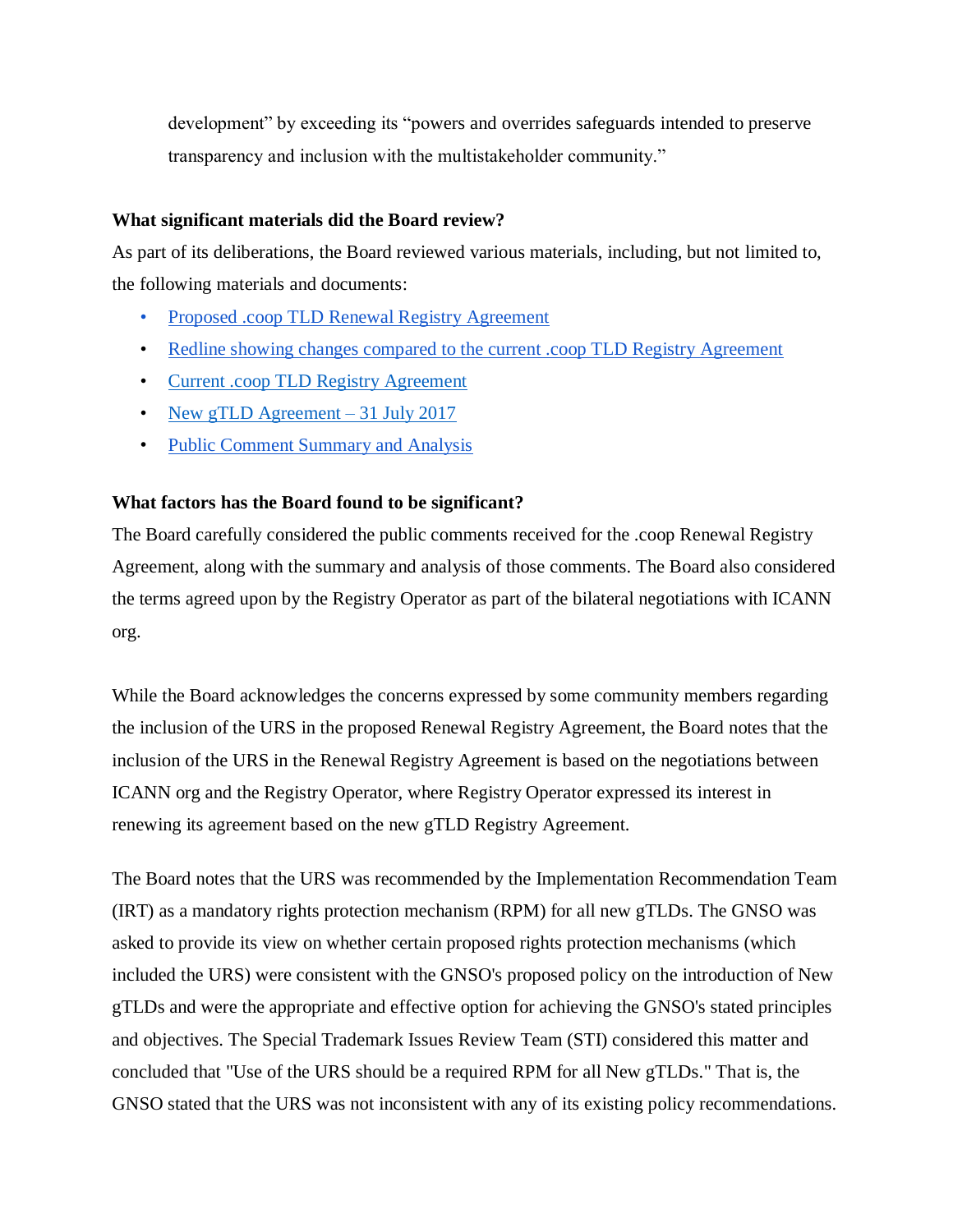Although the URS was developed and refined through the process described here, including public review and discussion in the GNSO, it has not been adopted as a consensus policy and ICANN org has no ability to make it mandatory for any TLDs other than new gTLD applicants who applied during the 2012 New gTLD round.

Accordingly, the Board's approval of the Renewal Registry Agreement is not a move to make the URS mandatory for any legacy TLDs, and it would be inappropriate to do so. In the case of .coop, inclusion of the URS was developed as part of the proposal in negotiations between the Registry Operator and ICANN org.

#### **Are there positive or negative community impacts?**

The Board's approval of the .coop Renewal Registry Agreement offers positive technical and operational benefits. For example, the .coop Renewal Registry Agreement includes the same Approved Services as included in the base gTLD Registry Agreement plus DNS Service - TLD Zone Contents, and Active Domain Directory. In addition, DotCooperation LLC will be required to follow the same public interest commitments for .coop as in the base gTLD Registry Agreement. Taking this action is in the public interest as it contributes to the commitment of ICANN org to strengthen the security, stability, and resiliency of the DNS.

# **Are there fiscal impacts or ramifications on ICANN org (e.g. strategic plan, operating plan, budget), the community, and/or the public?**

There is no significant fiscal impact expected from the .coop Renewal Registry Agreement.

#### **Are there any security, stability or resiliency issues relating to the DNS?**

The .coop Renewal Registry Agreement is not expected to create any security, stability, or resiliency issues related to the DNS. The .coop Renewal Registry Agreement includes terms intended to allow for swifter action in the event of certain threats to the security or stability of the DNS, as well as other technical benefits expected to provide consistency across all registries leading to a more predictable environment for end-users.

# **Signature Block:** Submitted by: Akram Atallah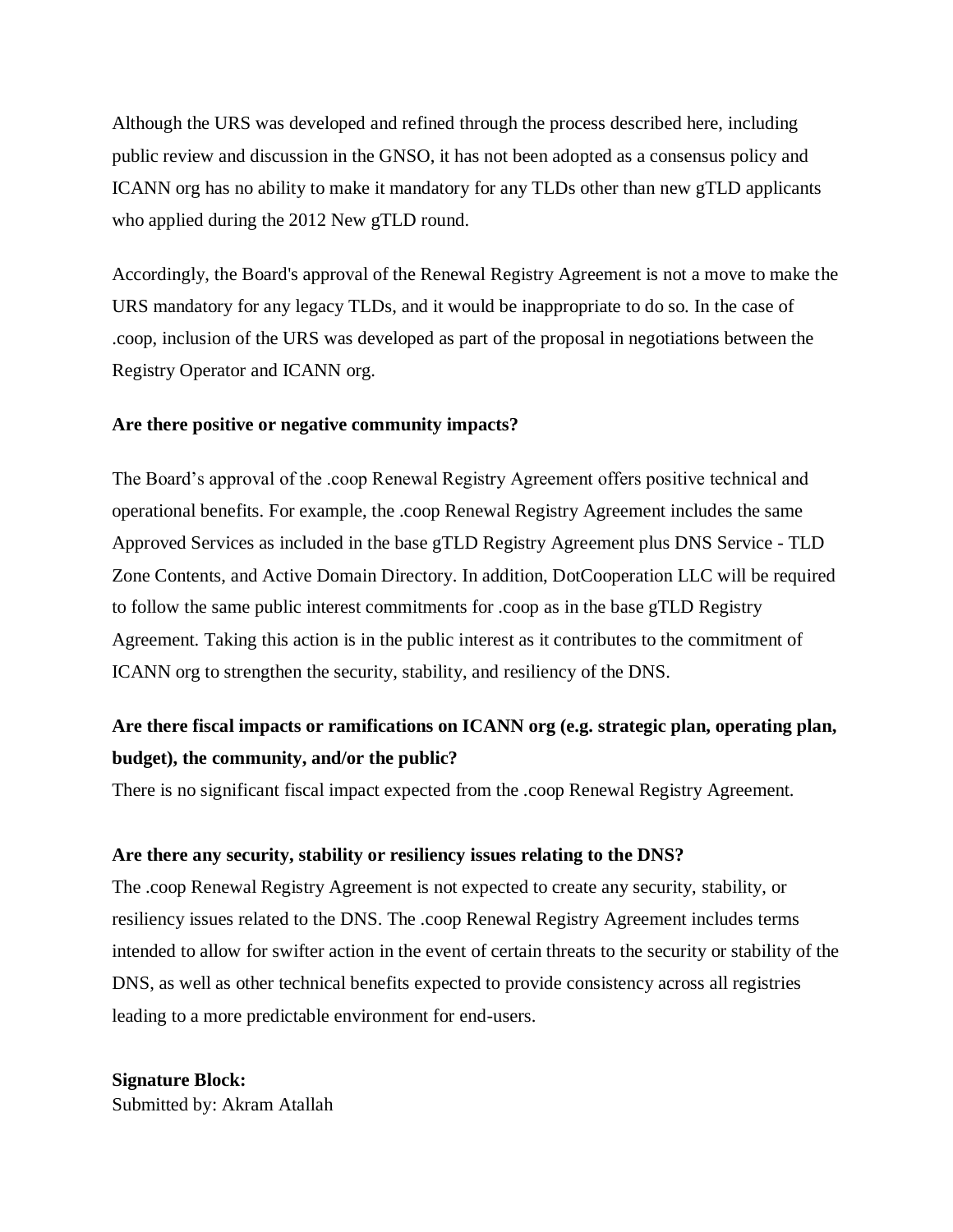Position: President, Global Domains Division Date Noted: 3 September 2018 Email: akram.atallah@icann.org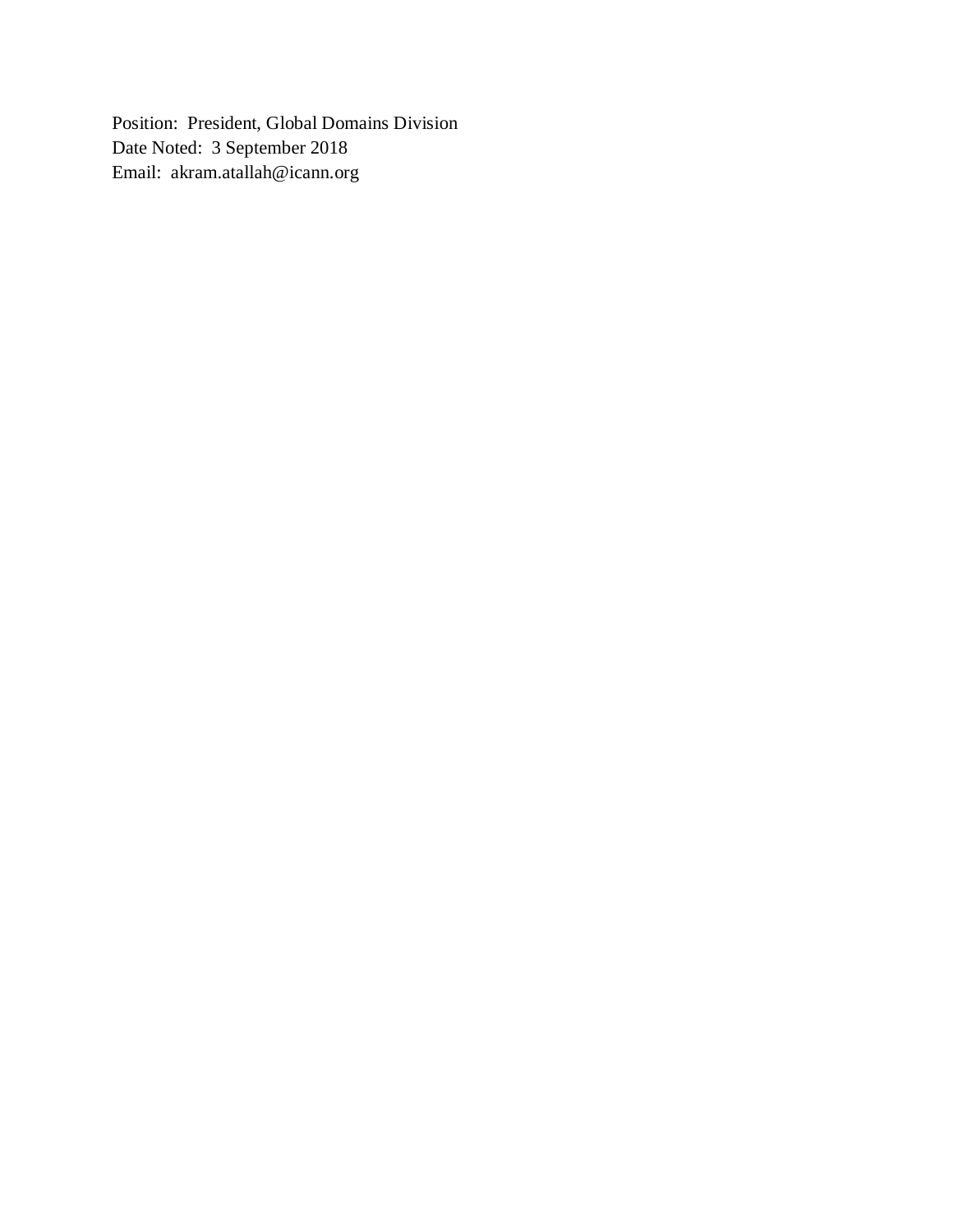#### **ICANN BOARD PAPER NO. 2018.09.16.2a**

# **TITLE: GAC Advice: Panama Communiqué (June 2018) PROPOSED ACTION: For Board Consideration and Approval EXECUTIVE SUMMARY:**

The Governmental Advisory Committee (GAC) delivered advice to the ICANN Board in its Panama Communiqué issued 28 June 2018. The advice concerns: General Data Protection Regulation (GDPR) and WHOIS, protection of names and acronyms of Intergovernmental Organizations (IGOs) in gTLDs, and two-character country codes at the second level. The GAC also provided a follow-up to previous advice on the deferred items regarding GDPR and WHOIS from the GAC San Juan Communiqué.

The Panama Communiqué was the subject of such an exchange between the Board and the GAC on 31 July 2018. The purpose of the exchange was to ensure common understanding of the GAC advice provided in the communiqué. Meeting notes from the call are available here: https://gac.icann.org/sessions/gac-and-icann-board-conferencecall-regarding-icann62-communique.

The Board is being asked to approve an iteration of the GAC-Board Scorecard to address the GAC's advice in the Panama Communiqué. The draft Scorecard is attached to this briefing paper. The Scorecard includes: the text of the GAC advice; the Board's understanding of the GAC advice following the 31 July 2018 dialogue with the GAC; the GNSO Council's review of the advice in the Panama Communiqué as presented in a 27 July 2018 letter to the Board; and the Board's proposed response to the GAC advice.

#### **ICANN ORG RECOMMENDATION:**

The ICANN org recommends that the Board adopt the attached scorecard to address the GAC's advice in the June 2018 Panama Communiqué.

### **PROPOSED RESOLUTION**: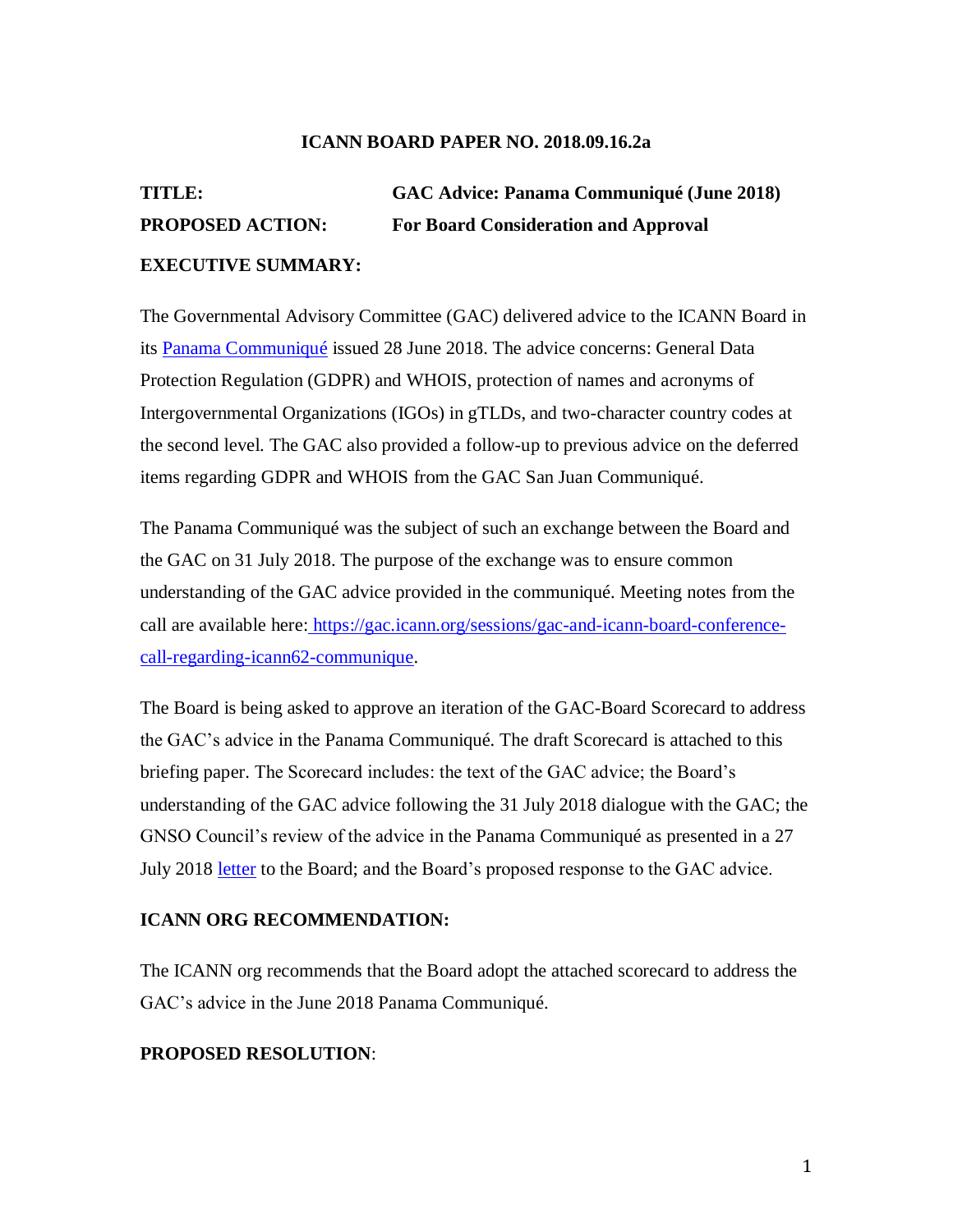Whereas, the Governmental Advisory Committee (GAC) met during the ICANN62 meeting in Panama City, Panama and issued advice to the ICANN Board in a communiqué on 28 June 2018 ("Panama Communiqué").

Whereas, the Panama Communiqué was the subject of an **exchange** between the Board and the GAC on 31 July 2018.

Whereas, in a 27 July 2018 letter, the GNSO Council provided its feedback to the Board concerning advice in the Panama Communiqué relevant to generic top-level domains to inform the Board and the community of gTLD policy activities that may relate to advice provided by the GAC.

Whereas, the Board developed an iteration of the scorecard to respond to the GAC's advice in the Panama Communiqué, taking into account the dialogue between the Board and the GAC, and the information provided by the GNSO Council.

Resolved (2018.09.16.xx), the Board adopts the scorecard titled "GAC Advice – Panama Communiqué: Actions and Updates (16 September 2018)" **[INSERT LINK TO FINAL GAC ADVICE SCORECARD ADOPTED BY BOARD]** in response to items of GAC advice in the Panama Communiqué.

#### **PROPOSED RATIONALE:**

Article 12, Section 12.2(a)(ix) of the ICANN Bylaws permits the GAC to "put issues to the Board directly, either by way of comment or prior advice, or by way of specifically recommending action or new policy development or revision to existing policies." In its Panama Communiqué (28 June 2018), the GAC issued advice to the Board on: General Data Protection Regulation (GDPR) and WHOIS, protection of names and acronyms of Intergovernmental Organizations (IGOs) in gTLDs, and two-character country codes at the second level. The GAC also provided a follow-up to previous advice on the deferred items regarding GDPR and WHOIS from the GAC San Juan Communiqué. The ICANN Bylaws require the Board to take into account the GAC's advice on public policy matters in the formulation and adoption of the polices. If the Board decides to take an action that is not consistent with the GAC advice, it must inform the GAC and state the reasons why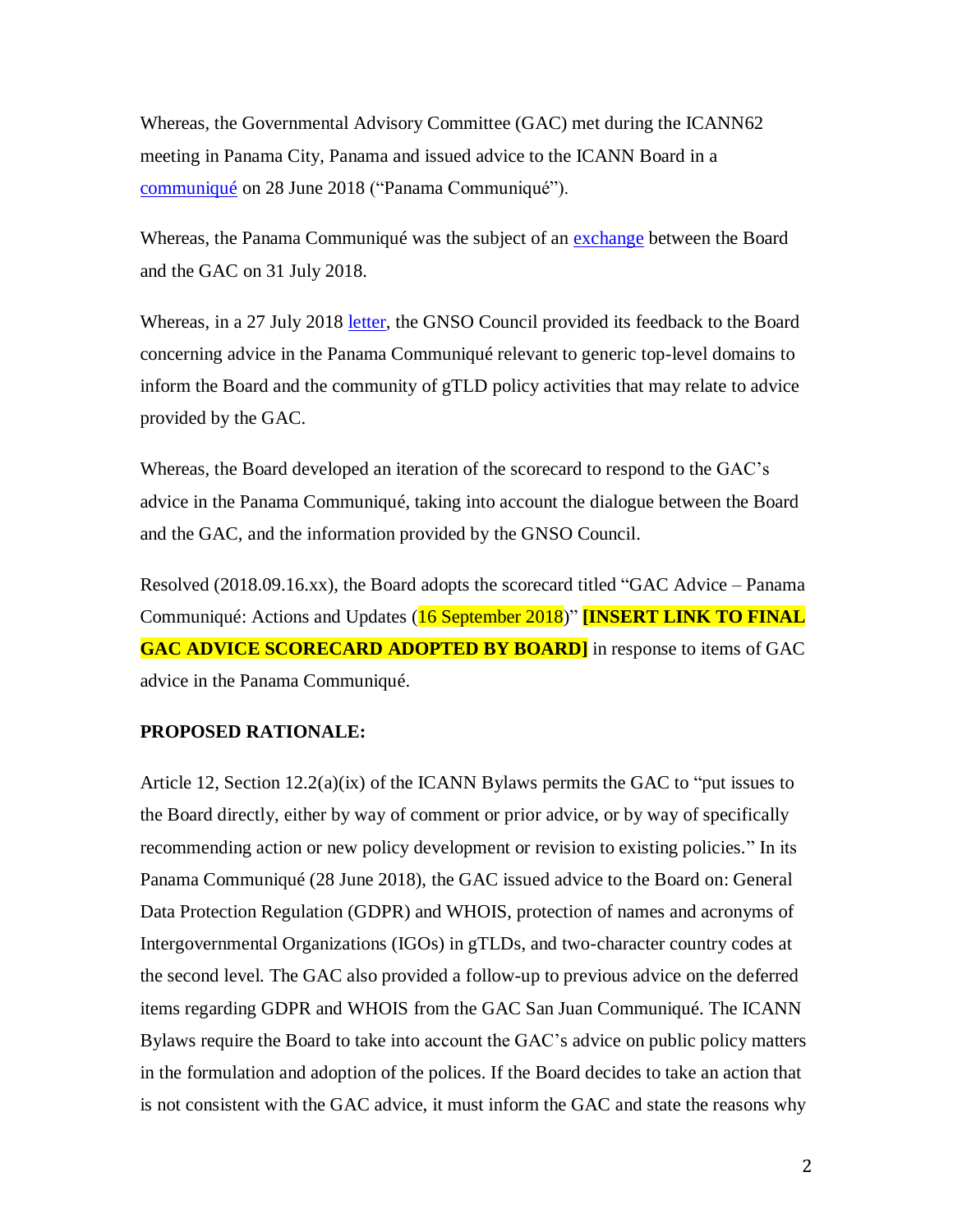it decided not to follow the advice. Any GAC advice approved by a full consensus of the GAC (as defined in the Bylaws) may only be rejected by a vote of no less than 60% of the Board, and the GAC and the Board will then try, in good faith and in a timely and efficient manner, to find a mutually acceptable solution.

The Board is taking action today to accept all the items related to GDPR and WHOIS, and protections of IGOs and will defer consideration of the two (2) advice items items related to two-character country codes at the second level, pending further discussion with the GAC. The Board will consider if further action is needed following these discussions. The Board's actions are described in the scorecard dated **16 September 2018 [INSERT LINK TO FINAL GAC ADVICE SCORECARD ADOPTED BY THE BOARD]**.

In adopting its response to the GAC advice in the Panama Communiqué, the Board reviewed various materials, including, but not limited to, the following materials and documents:

- Panama Communiqué (15 March 2018): https://www.icann.org/en/system/files/correspondence/gac-to-icann-28jun18 en.pdf
- The GNSO Council's review of the advice in the Panama Communiqué as presented in the 27 July 2018 letter to the Board: https://www.icann.org/en/system/files/correspondence/forrest-et-al-to-chalaby-27jul18-en.pdf

The adoption of the GAC advice as provided in the scorecard will have a positive impact on the community because it will assist with resolving the advice from the GAC concerning gTLDs and other matters. There are no foreseen fiscal impacts associated with the adoption of this resolution. Approval of the resolution will not impact security, stability or resiliency issues relating to the DNS. This is an Organizational Administrative function that does not require public comment.

### **Signature Block:**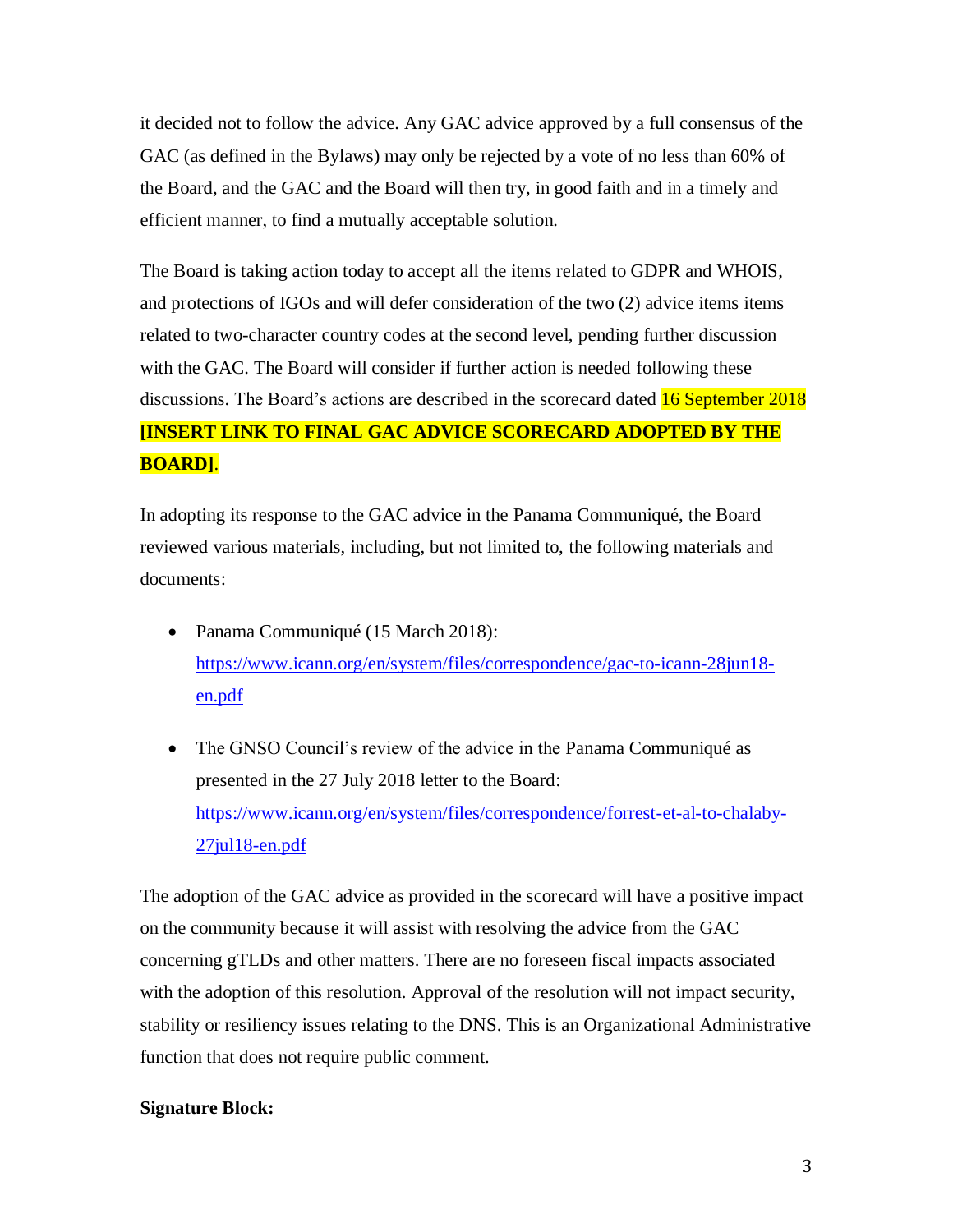Submitted by: Christine Willett; David Olive

Position: Vice President, gTLD Operations;<br>Senior Vice President, Policy Development Support

Date Noted: XX September 2018

Email: christine.willett@icann.org; david.olive@icann.org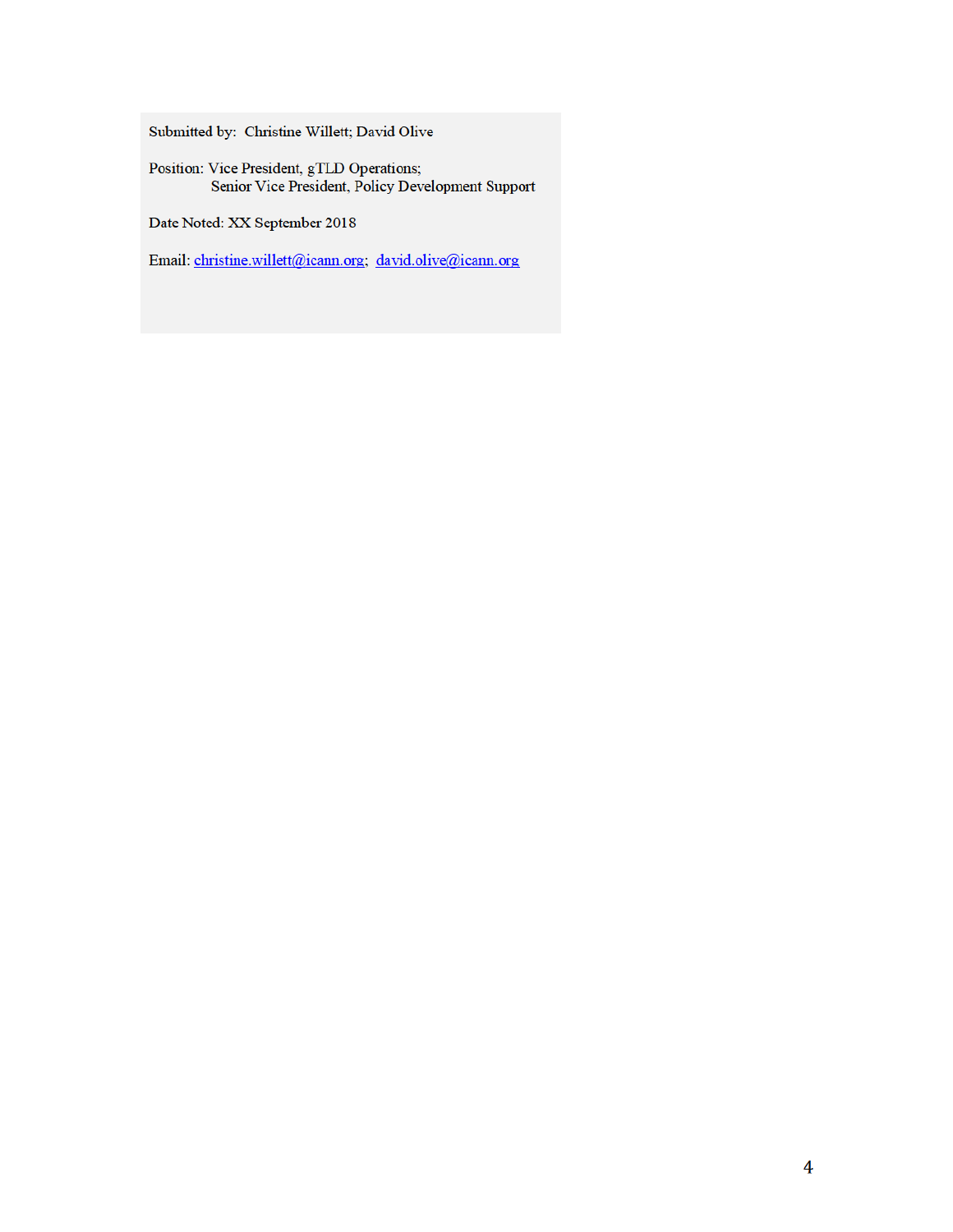#### **ICANN BOARD PAPER NO. 2018.09.16.2b**

# **TITLE: Root Server Strategy PROPOSED ACTION: For Board Consideration and Approval**

### **EXECUTIVE SUMMARY:**

The Board is requested to approve a resolution that directs staff to work with the community to finalize a multi-prong strategy to reduce effects of attacks against the root server system. The methods currently used in the ICANN-managed root server, deploying "L-Single" and "L-Cluster" anycast instances around the globe, are at risk of being unable to maintain pace with the growth in attack capacity. As such, a broader strategy should be engaged, one which in addition to expanding existing protective mechanisms; explores leveraging commercial cloud infrastructure and further decentralizing root service; encourages further deployment of DNSSEC; facilitates the standardization and implementation of privacy improvements for the DNS; promotes increased engagement with both the root server operator community as well as resolver operators; and enhances root system monitoring. In keeping with ICANN's mission of ensuring the security and stability of the Internet's system of unique identifiers, of which the root service of the DNS is a core component, this new strategy is necessary in order to address the increased risks resulting from attacks against the confidentiality, integrity, and availability of the root server system.

#### **STAFF RECOMMENDATION:**

ICANN org staff recommends that the Board instruct ICANN org to work with the Community to finalize a strategy to reduce effects of attacks on the root system and, once finalized, direct the CEO to begin implementation of that strategy by developing a project plan with associated timelines and potential expenditures for subsequent Board review and approval.

#### **PROPOSED RESOLUTION**:

Whereas, ICANN's present approach of deploying a large number of individual servers ("L-Singles") and a small number of larger, multi-server installations ("L-Clusters") has, to date, been an adequate defense against attacks on the Root Server System seen;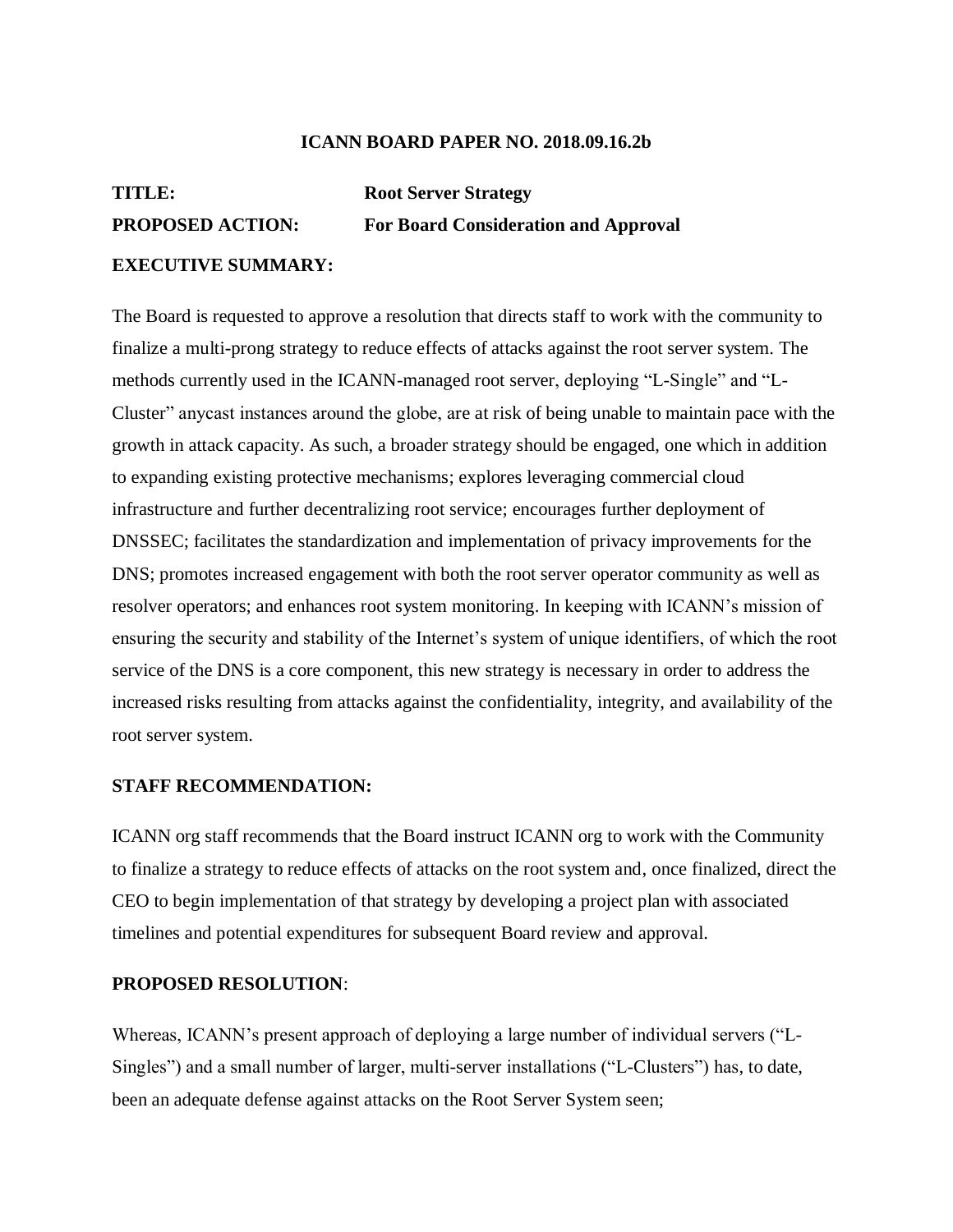Whereas, the Root Server System as currently deployed is seen by many within the technical community as at risk of being unable to keep pace with the growth in attack capacity and thus, is increasingly vulnerable to attack traffic whether launched by malicious entities or as a result of misconfiguration, misuse, or bugs;

Whereas, a successful attack against the Root Server System would pose a serious risk to the security and stability of the DNS and pose a potentially existential risk to ICANN org, as the facilitator of the coordination of operation and evolution of the DNS root server system;

Whereas, a comprehensive strategy intended to reduce the effects of the attacks against the Root Server System should take into consideration multiple approaches that leverage and enhance existing root server operator practices, integrate new technological advances and methodologies, as well as increase observation and monitoring of the system as a whole;

Whereas, the ICANN community looks to ICANN to make the Root Server System more robust and more consistently available;

Resolved (2018.09.16.xx), that the Board instructs the ICANN org to work with the Community to finalize a strategy to reduce effects of attacks on the root system and, once finalized, directs the CEO to begin implementation of that strategy by developing a project plan with associated timelines and potential expenditures for subsequent Board review and approval.

#### **RATIONALE**:

Additional detail about the rationale for the additional strategies described in this resolution are provided in the accompanying paper, entitled "Root Server Strategy Supporting Information".

Architecturally, the root of the DNS namespace serves as a single point through which the lookup of any name within that namespace must pass at least once. This poses a risk of a "single point of failure" for the entire DNS. To date, this risk has been mitigated by "hardening" the infrastructure that provides name service for that root. This hardening has traditionally been implemented by expanding capacity, either by increasing bandwidth to name servers or via the use of "anycast" routing, deploying more name servers that answer questions for the root around the world.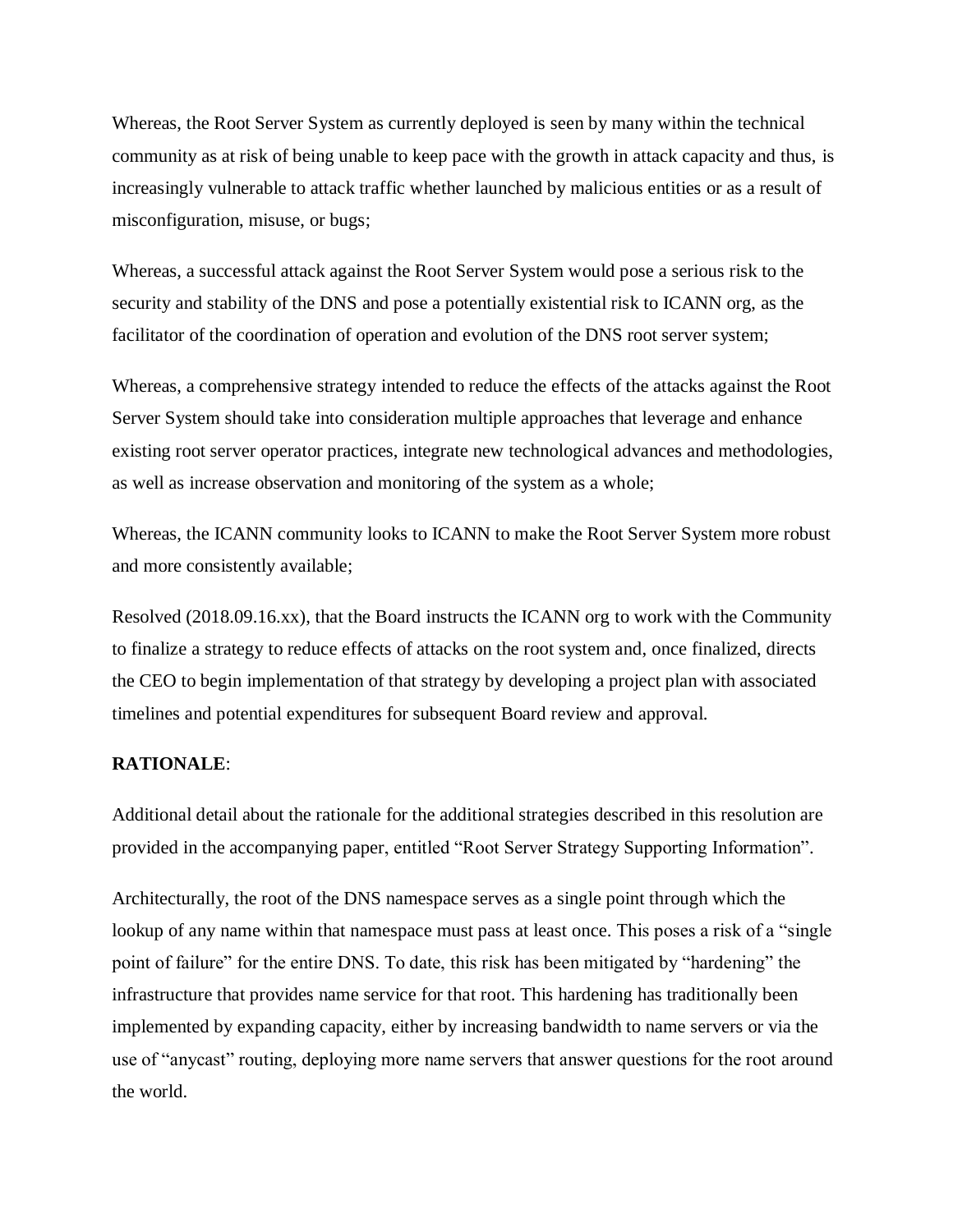However, as a result of continued evolution of Internet technologies and facilities, in particular, the deployment of "Internet of Things" devices and increased capacity of networks all over the world, coupled with the unfortunate lack of sufficient security in those devices and networks, attackers have increasing power to cripple Internet infrastructure. Specifically, the growth in attack capacity risks outstripping the ability of the root server operator community to expand defensive capacity. While it remains necessary to continue to expand defensive capacity in the near-term, the long-term outlook for the traditional approach appears bleak.

In addition, due to the lack of significant deployment of DNSSEC validation, responses from the Root Server System remains at risk from integrity attacks. Similarly, as a result of DNS messages assumed to be sent unencrypted, the users of the Root Server System (i.e., resolvers) are subject to confidentiality attacks. While these attacks are not necessarily new, the everincreasing reliance on the DNS and hence, the Root Server System, suggests a new strategy to reduce the effect of these attacks against the Root Server System is required.

To meet this requirement ICANN org has devised a comprehensive strategy that in addition to expanding existing traditional protective mechanisms looks to potentially leverage commercial cloud infrastructure and further decentralize root service, encourage deployment of DNSSEC validation, facilitate the development of privacy enhancements for the DNS, promote increased engagement with both the root server operator community as well as resolver operators, and enhance root system monitoring.

This strategy, documented in an accompanying paper, should be finalized with the cooperation of the community, and in particular the RSSAC. Once finalized the implementation of the strategy should begin by developing a detailed project plan that includes timelines, milestones, and anticipated expenditures. Upon completion of the project plan, it should be provided to the Board for review and approval.

The resolution to finalize the root strategy and develop the necessary detail project plan is anticipated to require personnel resources that are within the current FY19 budget, so no additional budgetary impact is anticipated.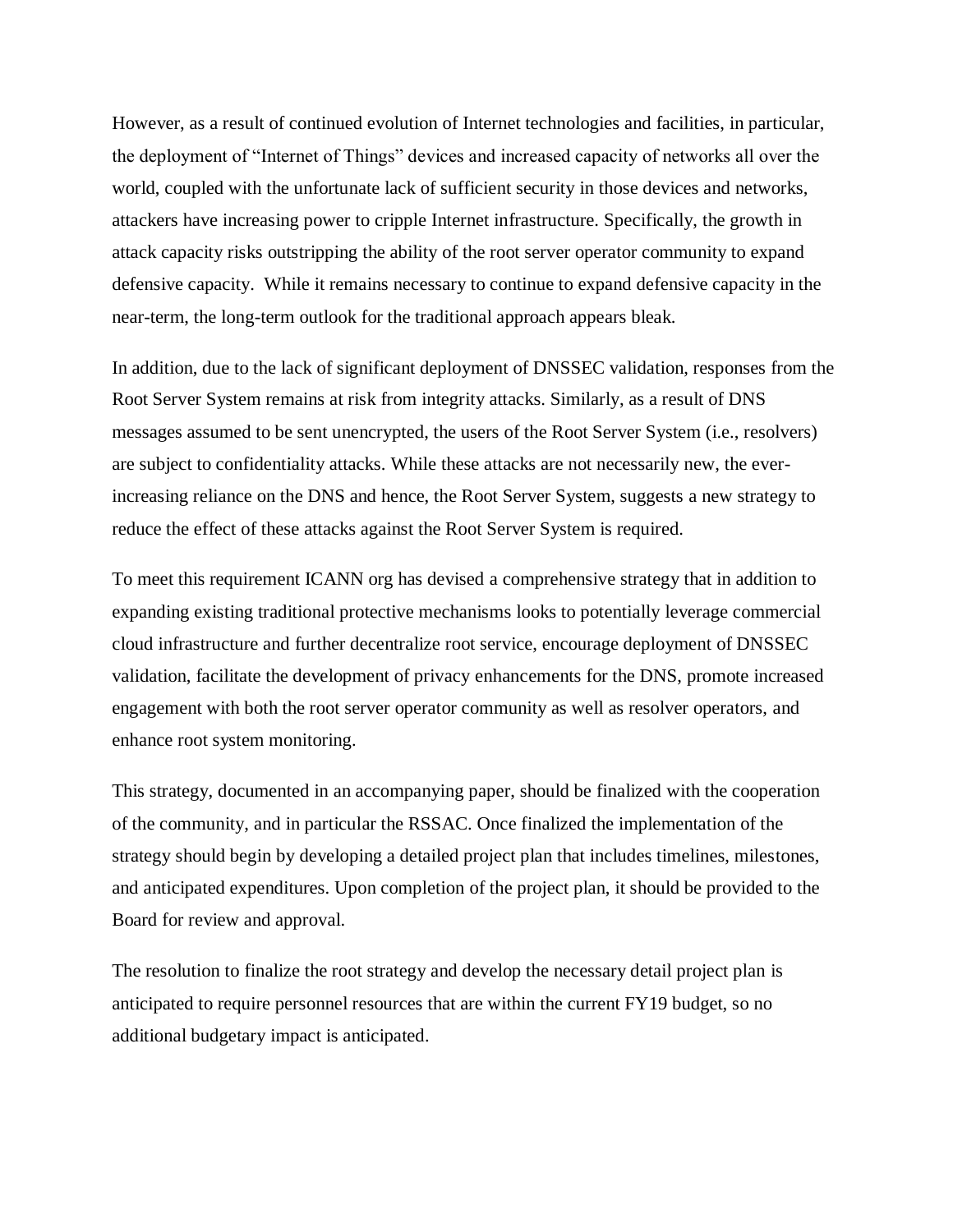This decision is in the public interest and within ICANN's mission, as it supports ICANN org's work to ensure the stable and secure operation of the Internet's unique identifier systems.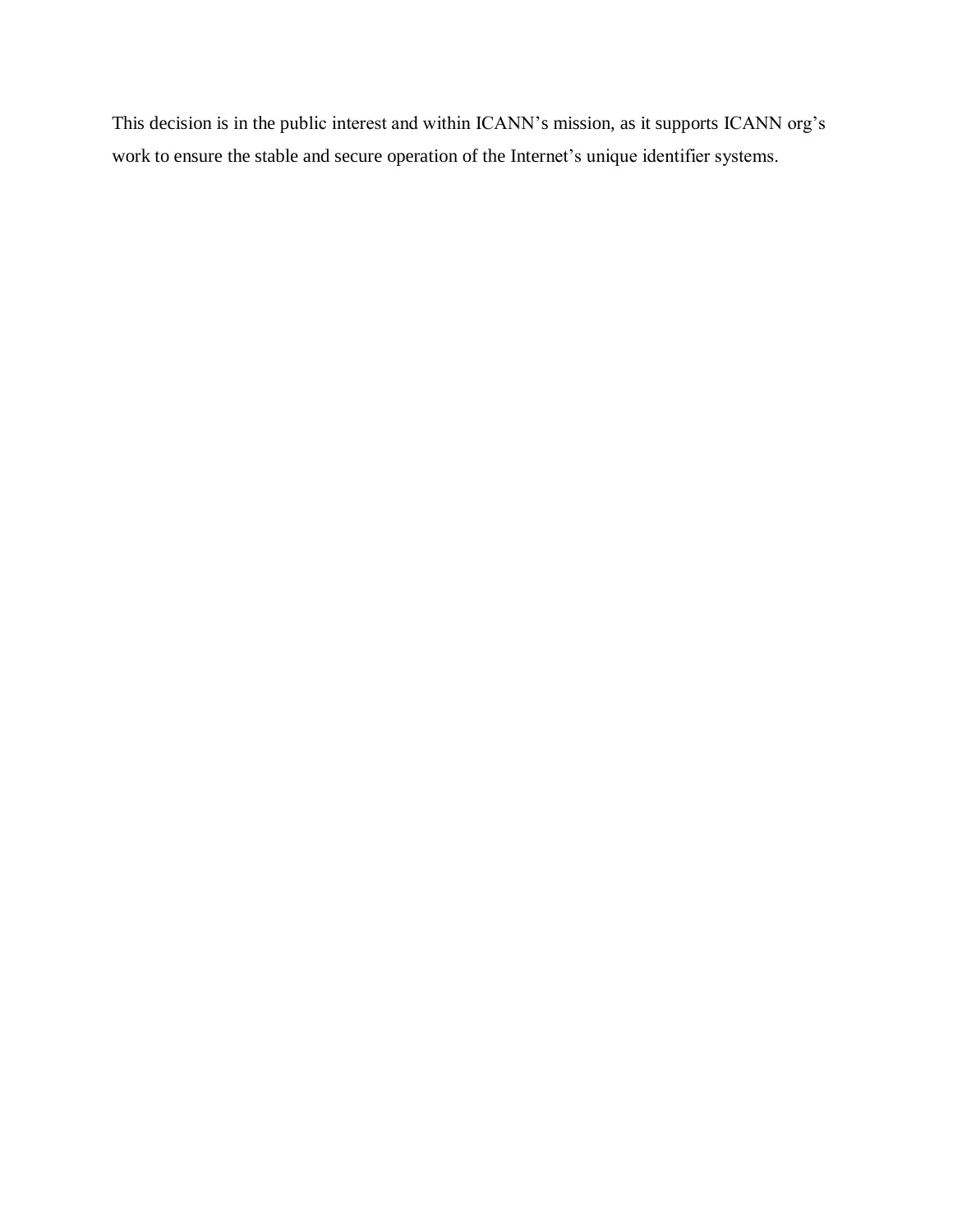### **ICANN BOARD PAPER NO. 2018.09.16.2c**

# **TITLE: Approval to Proceed with KSK Rollover PROPOSED ACTION: For Board Consideration and Approval EXECUTIVE SUMMARY:**

In Resolution 2018.05.13.09, the Board asked for input from RSSAC, RZERC, and SSAC on the plan to proceed with the Key Signing Key (KSK) rollover. Input from RSSAC, RZERC, and SSAC was received, and the Board is now requested to approve with proceeding with the KSK rollover on 11 October 2018.

## **STAFF RECOMMENDATION:**

ICANN org recommends that the Board approve proceeding with the KSK rollover on 11 October 2018 as described in the "Updated Plan for Continuing the Root KSK Rollover" (published at <https://www.icann.org/resources/pages/ksk-rolloveroperational-plans>).

## **PROPOSED RESOLUTION**:

Whereas, ICANN org committed to roll the KSK "after 5 years of operation" as documented in the "DNSSEC Practice Statement for the Root Zone KSK Operator";

Whereas, ICANN org solicited a design team to prepare a full set of plans in order to implement the KSK roll;

Whereas, as part of the implementation of that plan, ICANN org collected certain data that raised questions relating to the impact of the KSK rollover on end users;

Whereas, ICANN org suspended the rollover on 27 September 2017 in order to understand the data being collected;

Whereas, ICANN org, in consultation with members of the DNS technical community, gained further understanding of the data that had been collected;

Whereas, ICANN org extrapolated the likely impact of the KSK roll;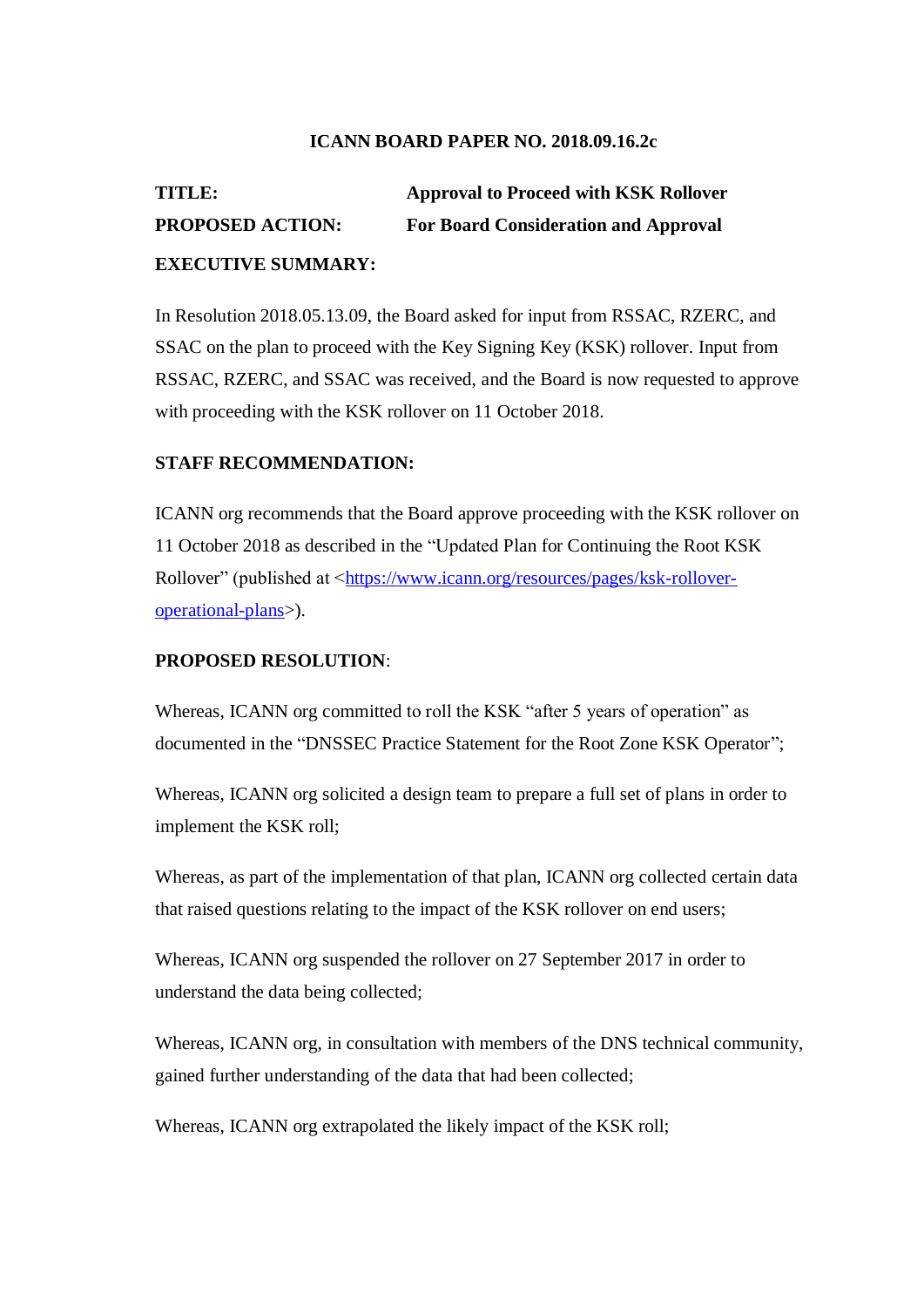Whereas, ICANN org has updated the full plan documents and created "Updated Plan for Continuing the Root KSK Rollover";

Whereas, the Board has received input from RSSAC, RZERC, and SSAC on the plan documents and that input indicates that those bodies found no reason to not continue with the updated plan for the KSK rollover and that portions of the community, in particular, those in the DNS technical community, have expressed concerns about the impact of further postponing the KSK rollover, specifically that not moving forward with the KSK rollover would not be in keeping with the consensus of community expectations, not supported by data obtained to date, could result in confusion about or loss of community attention to ICANN org's DNSSEC messaging, could encourage a belief that the KSK will never be rolled resulting in a risk of the current KSK getting embedded in hard-to-change system, and/or reduce confidence in DNSSEC as a trustworthy system;

Whereas, the anticipated number of end users negatively impacted by the KSK rollover is significantly less than the community-specified threshold of 0.5% of end users, and the identification and remediation of that negative impact should be straightforward for those affected;

Whereas, ICANN believes that the benefits to the community of proceeding with the rollover in a timely fashion outweigh the difficult to quantify risks;

Resolved (2018.09.16.xx), that the Board instructs ICANN org to proceed with the KSK rollover as described in the "Updated Plan for Continuing the Root KSK Rollover".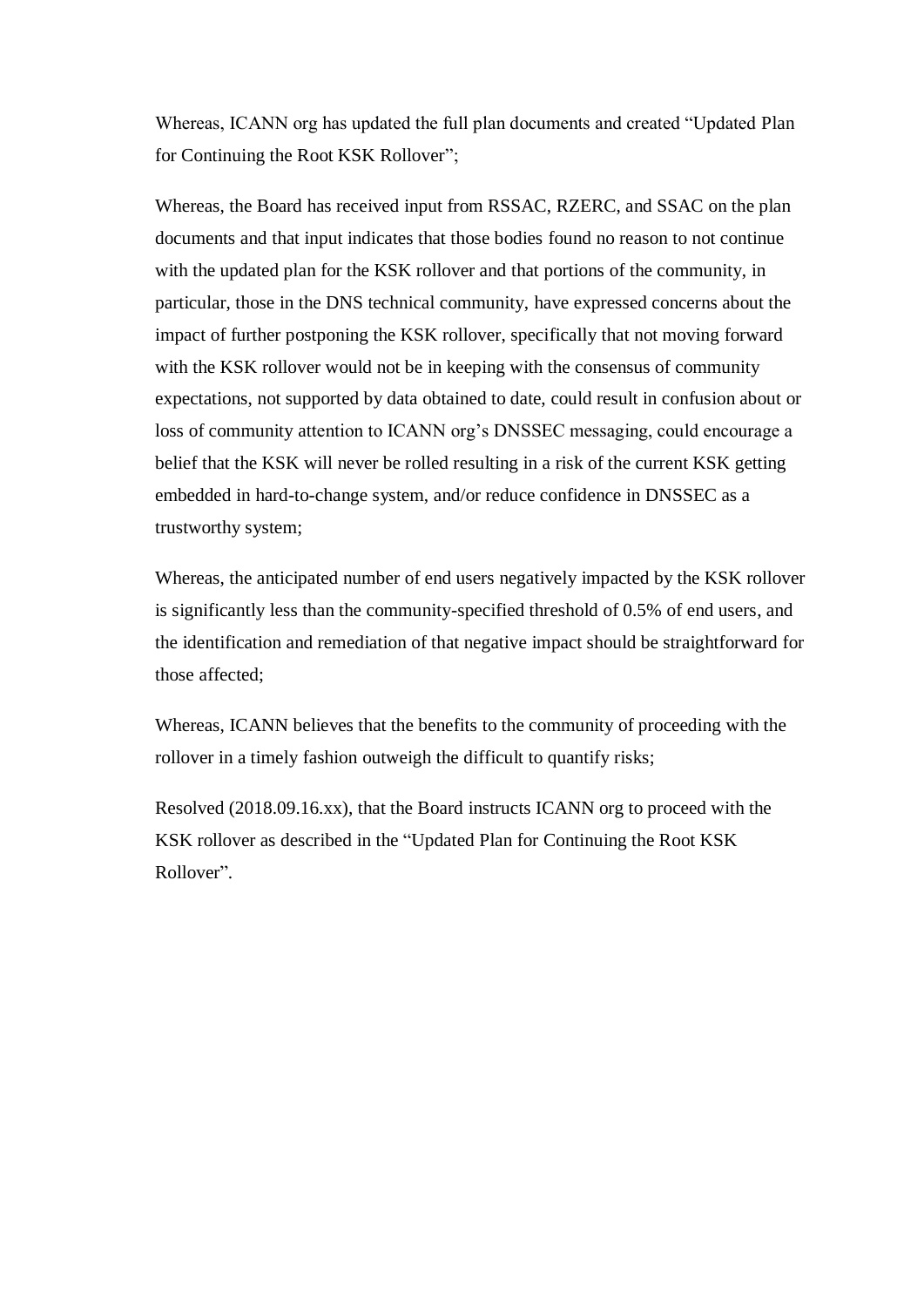#### **RATIONALE**:

This section summarizes the reasons for proceeding with the KSK rollover in a timely fashion. The attached reference materials give further detail about both the benefits of proceeding and the risks to ICANN, the DNS, and DNSSEC of postponing the KSK rollover.

The plan to roll the DNS root KSK was paused on 27 September 2017 due to unexpected data, specifically data received as a result of early implementations of RFC 8145, that raised questions related to how ready validating resolvers were for the roll that was scheduled to be implemented on 11 October 2017. ICANN org, along with others, analyzed that data and determined that there were indications that a relatively small percentage of resolvers were likely to be negatively impacted by the KSK rollover, however it was also established that the data was unsuitable for determining the number of end users that would be impacted.

Based on that research, ICANN org asked the technical community to recommend a plan of action. While there was a minority dissent, the majority of input from that community was that ICANN org should proceed with the KSK rollover procedure in an orderly fashion.

With that input, ICANN org created a summary plan, titled "Plan for Continuing the Root KSK Rollover", to roll the root KSK on 11 October 2018. ICANN org published the summary plan for community review on 1 February 2018 (see <https://www.icann.org/public-comments/ksk-rollover-restart-2018-02-01-en>). The time allowed for comments was extended beyond the normal 45 days to allow presentations about the plan at ICANN 61 in San Juan and IETF 101 in London and to request more community input at those fora.

The consensus of the community response received by 2 April 2018 was in favor of the published plan, with some suggestions of additional outreach that ICANN org has already done. Based on that community response, ICANN org created the "Updated Plan for Continuing the Root KSK Rollover", revising the original KSK roll plan documents to show which steps had already been taken and which steps still needed to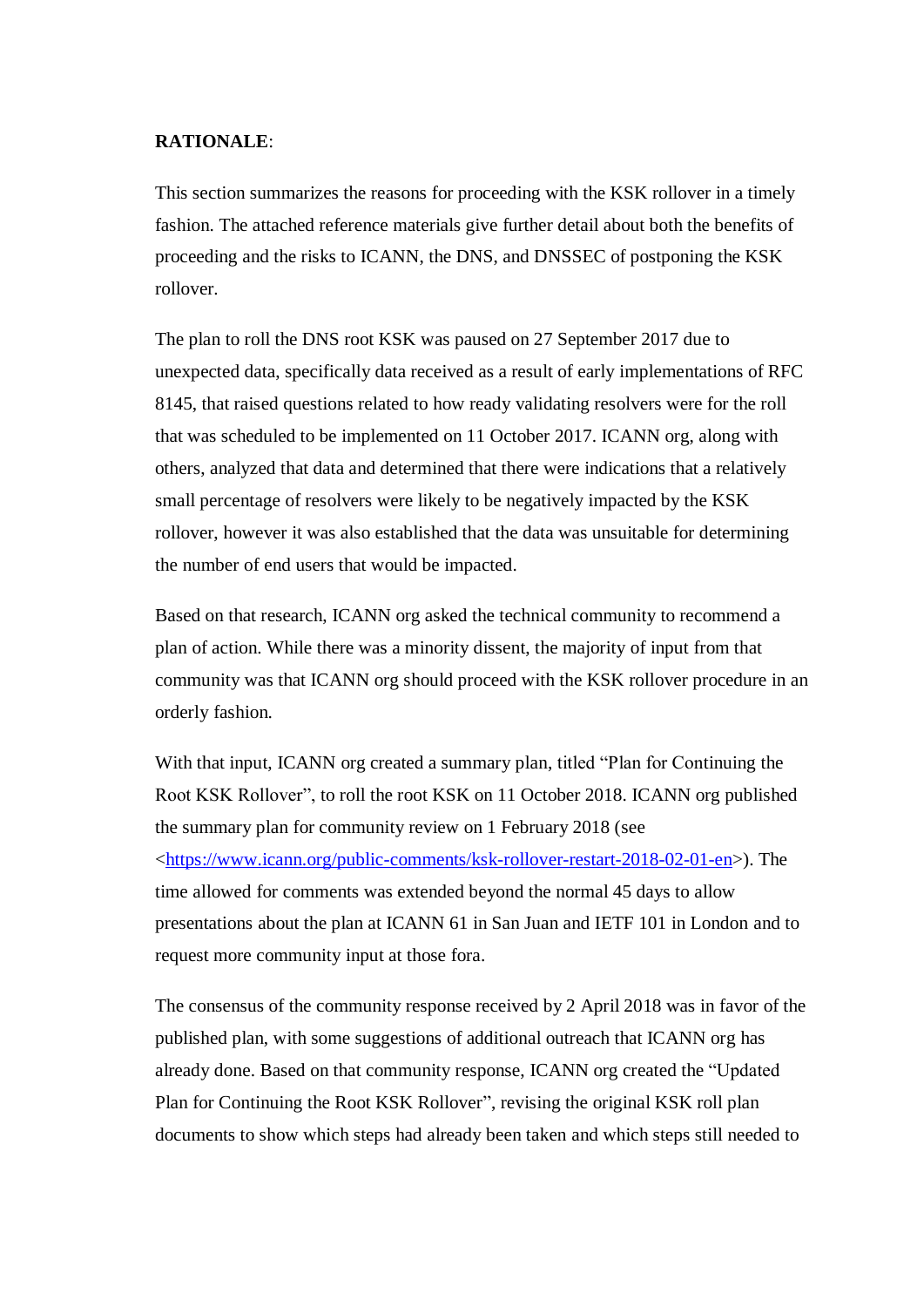be taken using the revised dates. These plan documents are available at <https://www.icann.org/resources/pages/ksk-rollover-operational-plans>.

The community input on the proposed plan came from a variety of Advisory Committees, Stakeholder Groups, organizations, and individuals. The Board requested explicit input from RSSAC, RZERC, and SSAC on the proposed plan. The following are responses to the Board's request:

- RSSAC: RSSAC039, "RSSAC Statement Regarding ICANN's Updated KSK Rollover Plan", 7 August 2018
- RZERC: RZERC001, "Feedback on the Updated Plan for Continuing the Root Key Signing Key (KSK) Rollover", 10 August 2018
- SSAC: SAC102, "SSAC Comment on the Updated Plan for Continuing the Root KSK Rollover", 17 August 2018

ICANN org considered all the findings in these three responses from Advisory Committees, particularly any findings that were hesitant about proceeding with the rollover. On balance, ICANN org interprets those findings as to indicate the risks of disruption to a very small number of Internet users who may never be prepared for a rollover as being less than the benefits of rolling the KSK now and regularly in the future. The attached reference material also lists the major objections to proceeding known to ICANN org along with responses to those objections.

The KSK rollover is not anticipated to have any fiscal impact on ICANN org that has not already been accounted for in the budgeted resources necessary for ongoing support of the root KSK rollover.

This decision is in the public interest and within ICANN's mission, as it supports ICANN org's work to ensure the stable and secure operation of the Internet's unique identifier systems.

This is an Organizational Administrative Function that does not require public comment beyond what has already been requested.

# **Signature Block:**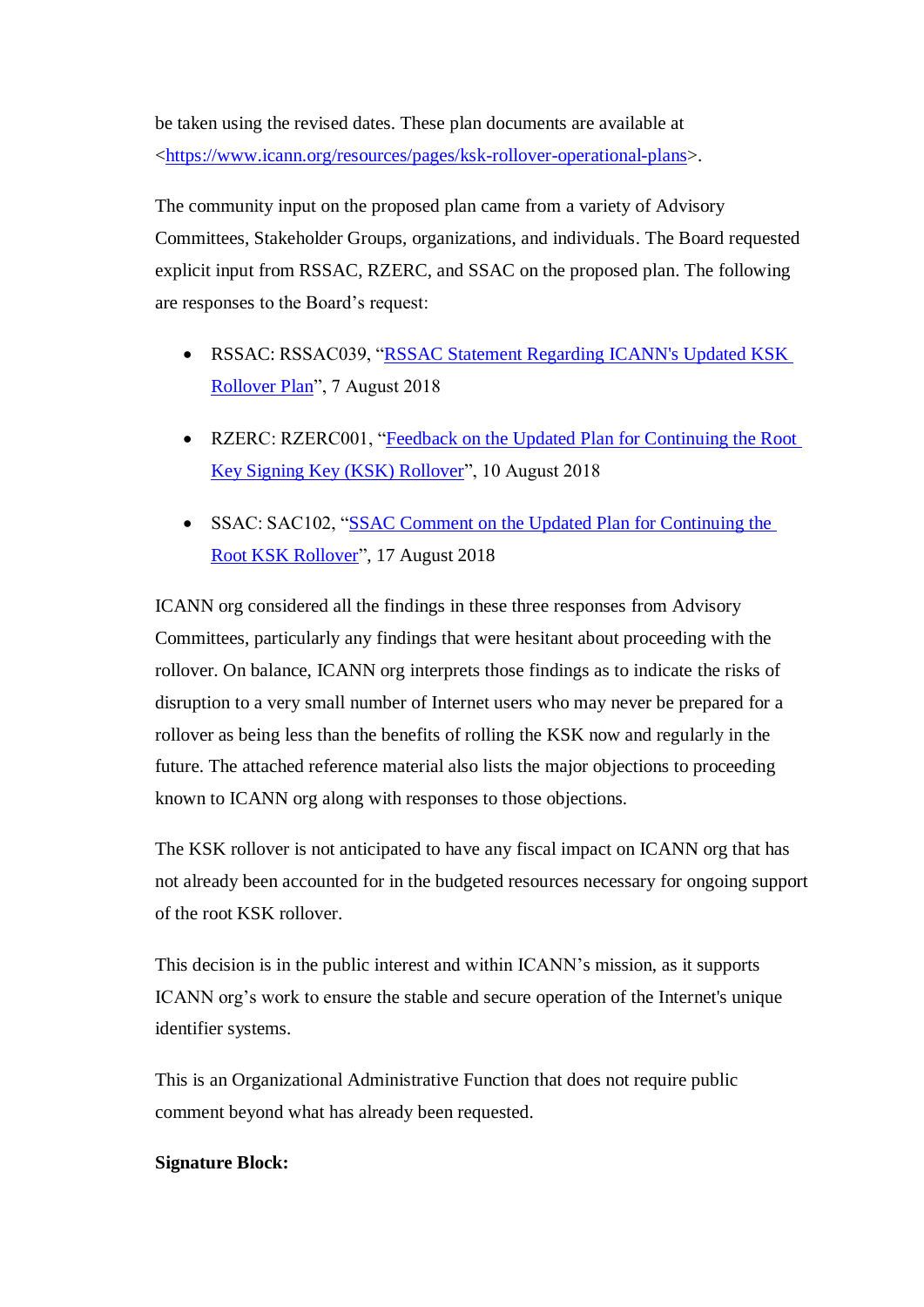Submitted by: Paul Hoffman

Position: Principal Technologist, Office of the CTO

Date Noted:

Email: paul hoffman@icann.org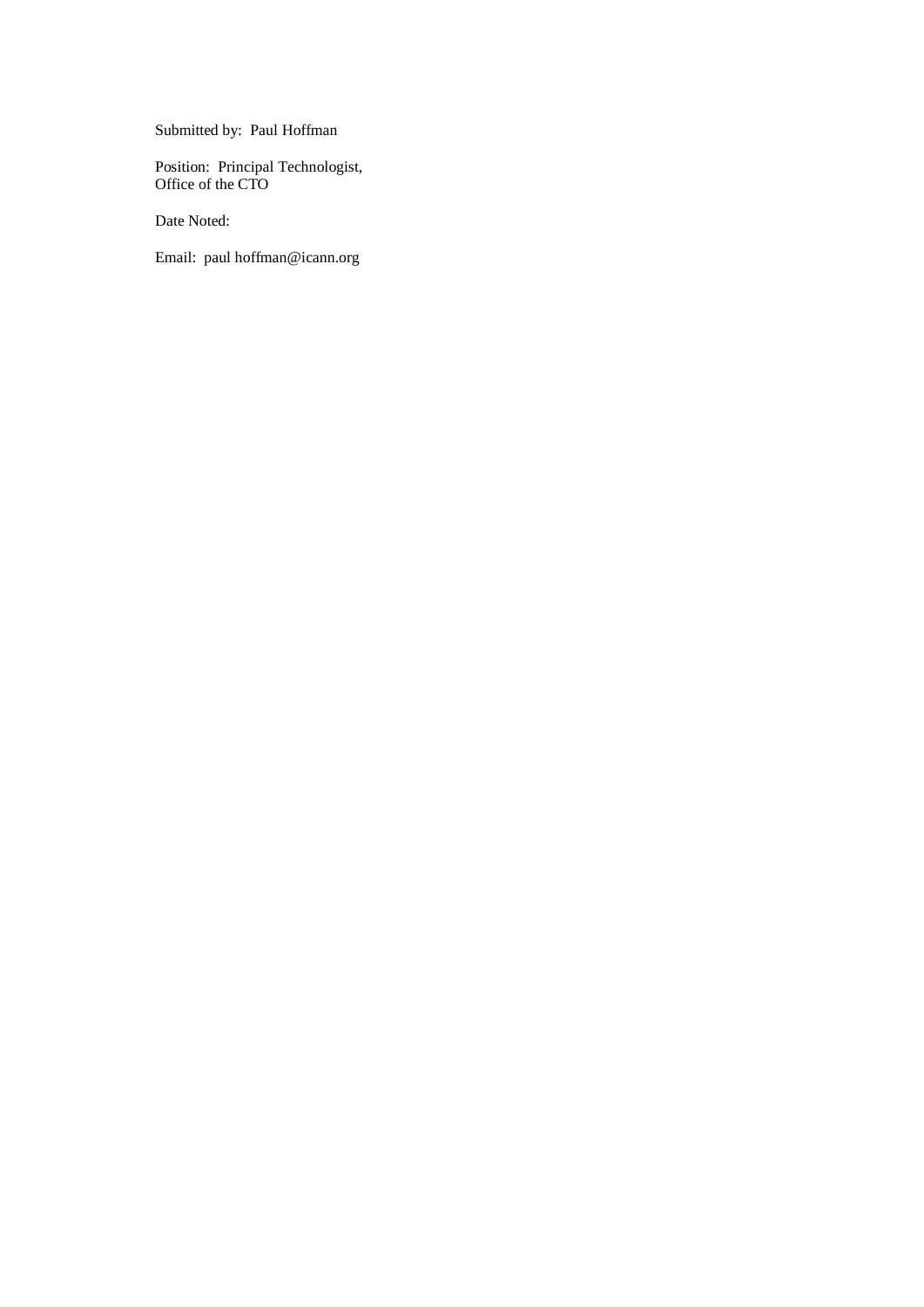#### **ICANN BOARD SUBMISSION NO. 2018.09.16.2d**

# **TITLE: Appointment of 2019 Nominating Committee Chair and Chair-Elect**

# **PROPOSED ACTION: For Board Consideration and Approval**

#### **EXECUTIVE SUMMARY:**

The Board is being asked to consider the Board Governance Committee's (BGC) recommendation with respect to the 2019 Nominating Committee (NomCom) Chair and Chair-Elect.

Following the call for expressions of interest (EOI), the BGC reviewed and discussed the received EOIs and reviewed the peer review of the 2018 NomCom leadership as input into the selection of 2019 the NomCom leadership positions. After the results of the peer review were considered, and interviews of candidates were completed, the BGC agreed on recommendations to the Board for the 2019 NomCom Chair and Chair-Elect.

### **BOARD GOVERNANCE COMMITTEE RECOMMENDATION:**

The BGC recommends that the Board appoint [INSERT NAME HERE] as the 2019 NomCom Chair and [INSERT NAME HERE] as the 2019 NomCom Chair-Elect.

#### **PROPOSED RESOLUTION**:

Whereas, the BGC reviewed the Expressions of Interest from candidates for the 2019 Nominating Committee ("NomCom") Chair and Chair-Elect, considered the results of a peer review of the 2018 NomCom leadership, and conducted interviews of candidates.

Whereas, the BGC has recommended that [INSERT NAME HERE] be appointed as the 2019 NomCom Chair and [INSERT NAME HERE] be appointed as the 2019 NomCom Chair-Elect.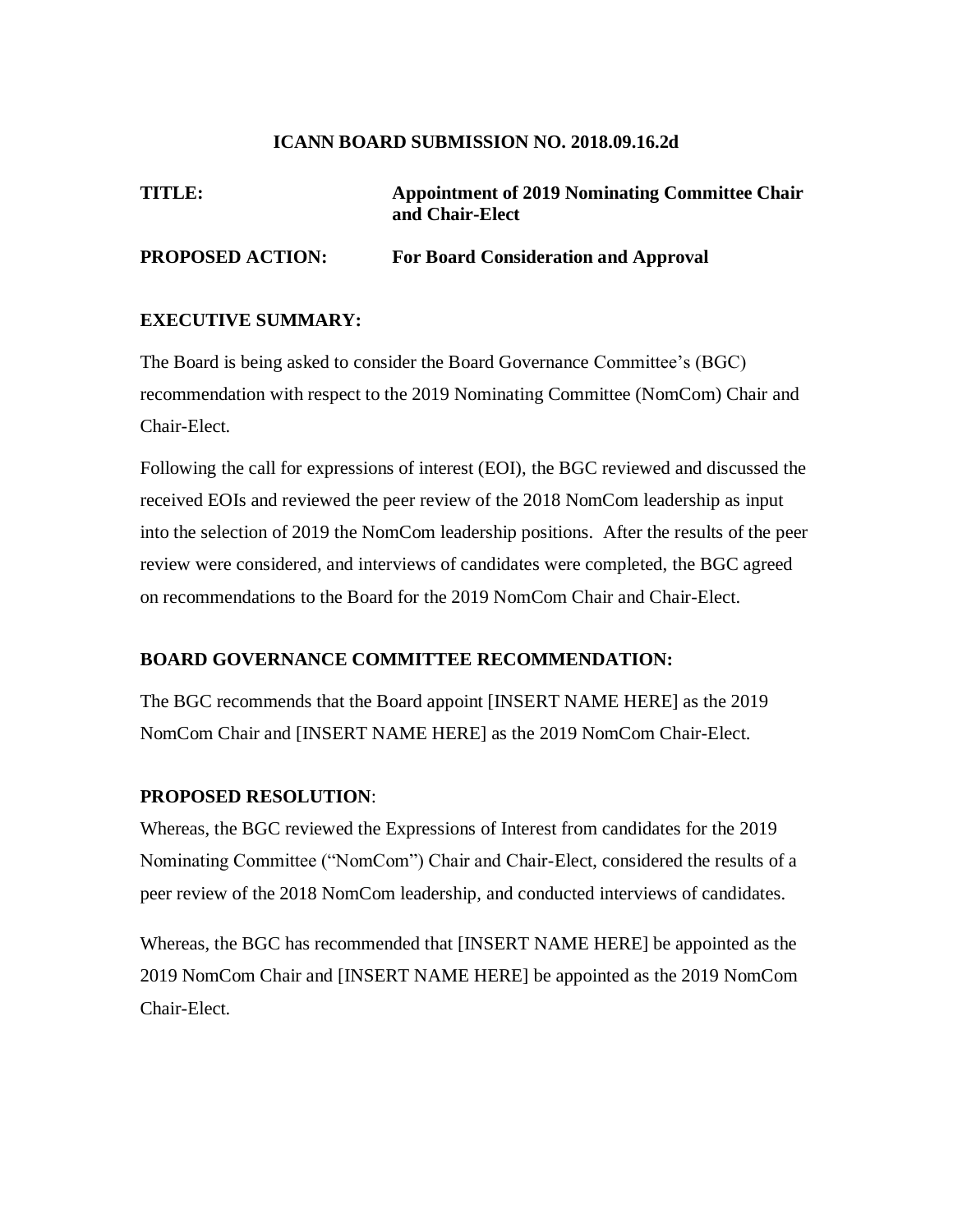Resolved (2018.09.16.xx), the Board hereby appoints [INSERT NAME HERE] as the 2019 Nominating Committee Chair and [INSERT NAME HERE] as the 2019 Nominating Committee Chair-Elect.

## **PROPOSED RATIONALE:**

ICANN's Bylaws require the Board to appoint the Nominating Committee (NomCom) Chair and NomCom Chair-Elect. *See* ICANN Bylaws, Article 8, Section 8.1. The Board has delegated the responsibility for recommending the NomCom Chair and Chair-Elect for Board approval to the Board Governance Committee (BGC). (*See* BGC Charter at http://www.icann.org/en/committees/board-governance/charter.htm.) The BGC posted a call for expressions of interest (EOI) on 13 June 2018 seeking EOIs by 2 July 2018 (see (https://www.icann.org/news/announcement-2-2018-06-13-en). The BGC received and reviewed several EOIs, reviewed peer review results of the 2018 NomCom leadership and conducted interviews with candidates before making its recommendations. The Board has considered and agrees with the BGC's recommendation for the 2019 NomCom Chair and 2019 NomCom Chair-Elect. The Board also would like to thank all who expressed interest in becoming part of the 2019 NomCom leadership.

Appointing a NomCom Chair and Chair-Elect identified through a public EOI process, including interviews of the candidates, is in the public interest as it positively affects the transparency and accountability of ICANN. It is also fully consistent with ICANN's mission.

Adopting the BGC's recommendation has no financial impact on ICANN that was not otherwise anticipated, and will not negatively impact the security, stability and resiliency of the domain name system.

This is an organizational administrative function not requiring public comment.

Submitted by: Amy A. Stathos, Deputy General Counsel<br>Date Noted: 24 August 2018 24 August 2018 Email: amy.stathos@icann.org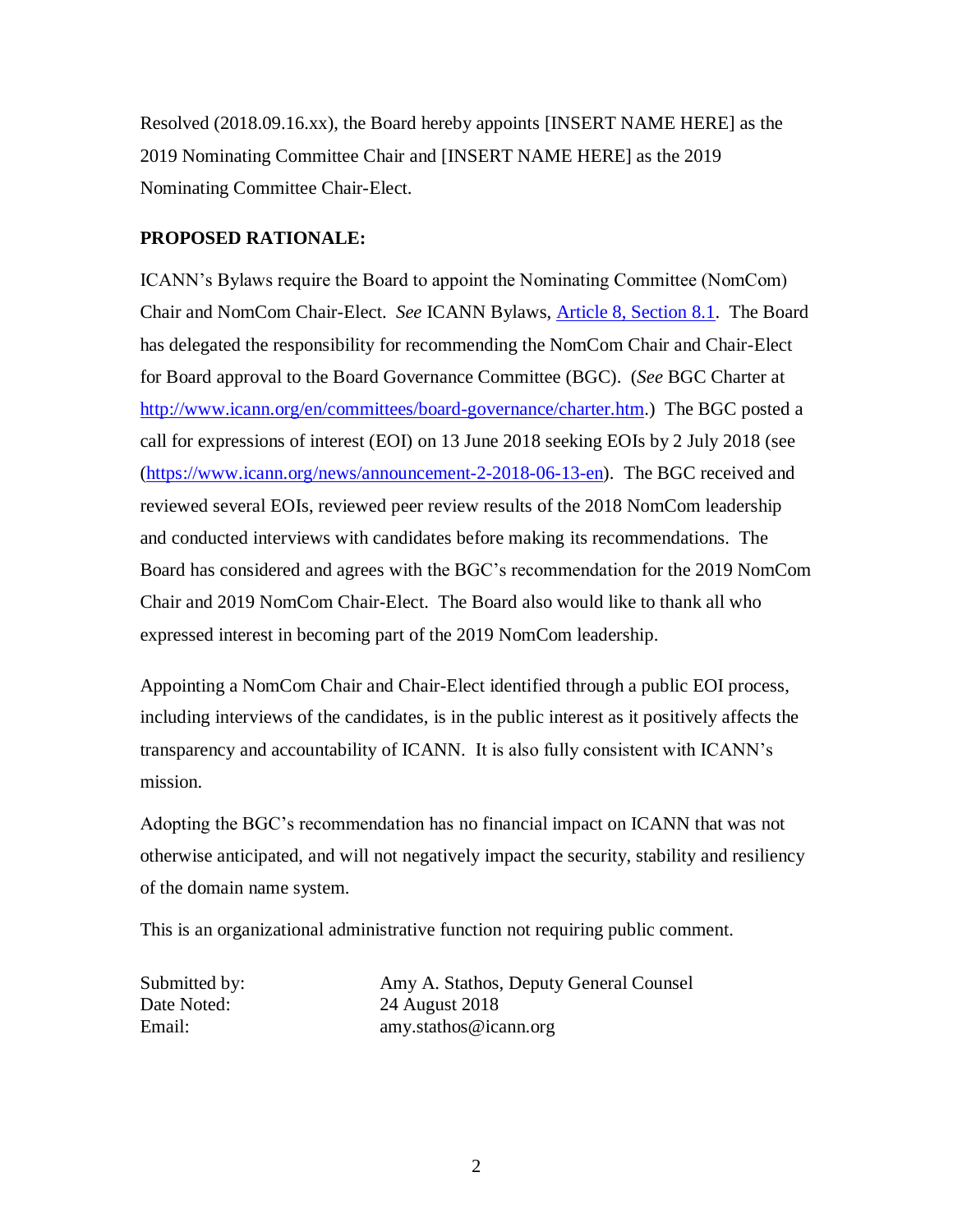# **AGENDA – 16 SEPTEMBER 2018 REGULAR BOARD MEETING – 60 minutes**

| Time, etc.                                                       | <b>Agenda Item</b>                                                                                           | <b>Shepherd</b>   |
|------------------------------------------------------------------|--------------------------------------------------------------------------------------------------------------|-------------------|
| Assembly,<br>Roll Call &<br><b>Consent</b><br><b>Agenda Vote</b> | 1.<br><b>Consent Agenda</b>                                                                                  |                   |
|                                                                  | 1.a. Approval of Board<br>Meeting Minutes from 18 July<br>and 21 August 2018                                 | John Jeffrey      |
| $10 \text{ min}$                                                 | 1.b. Appointment to the<br><b>Security and Stability</b><br><b>Advisory Committee</b>                        | Ram Mohan         |
|                                                                  | 1.c. Convening the First<br>'IANA Naming Function<br>Review', as required under<br>§18.2 of the ICANN Bylaws | Göran Marby       |
|                                                                  | 1.d. Renewal of .coop TLD<br><b>Registry Agreement</b>                                                       | Göran Marby       |
|                                                                  | 1.e. Appointment of 2019<br>Nominating Committee Chair<br>and Chair-Elect                                    | <b>Becky Burr</b> |
|                                                                  | 2. Main Agenda                                                                                               |                   |
| <b>Discussion</b><br>& Decision                                  | 2.a. GAC Advice: Panama                                                                                      | Maarten           |
|                                                                  | Communiqué (June 2018)                                                                                       | <b>Botterman</b>  |

 $\mathsf{r}$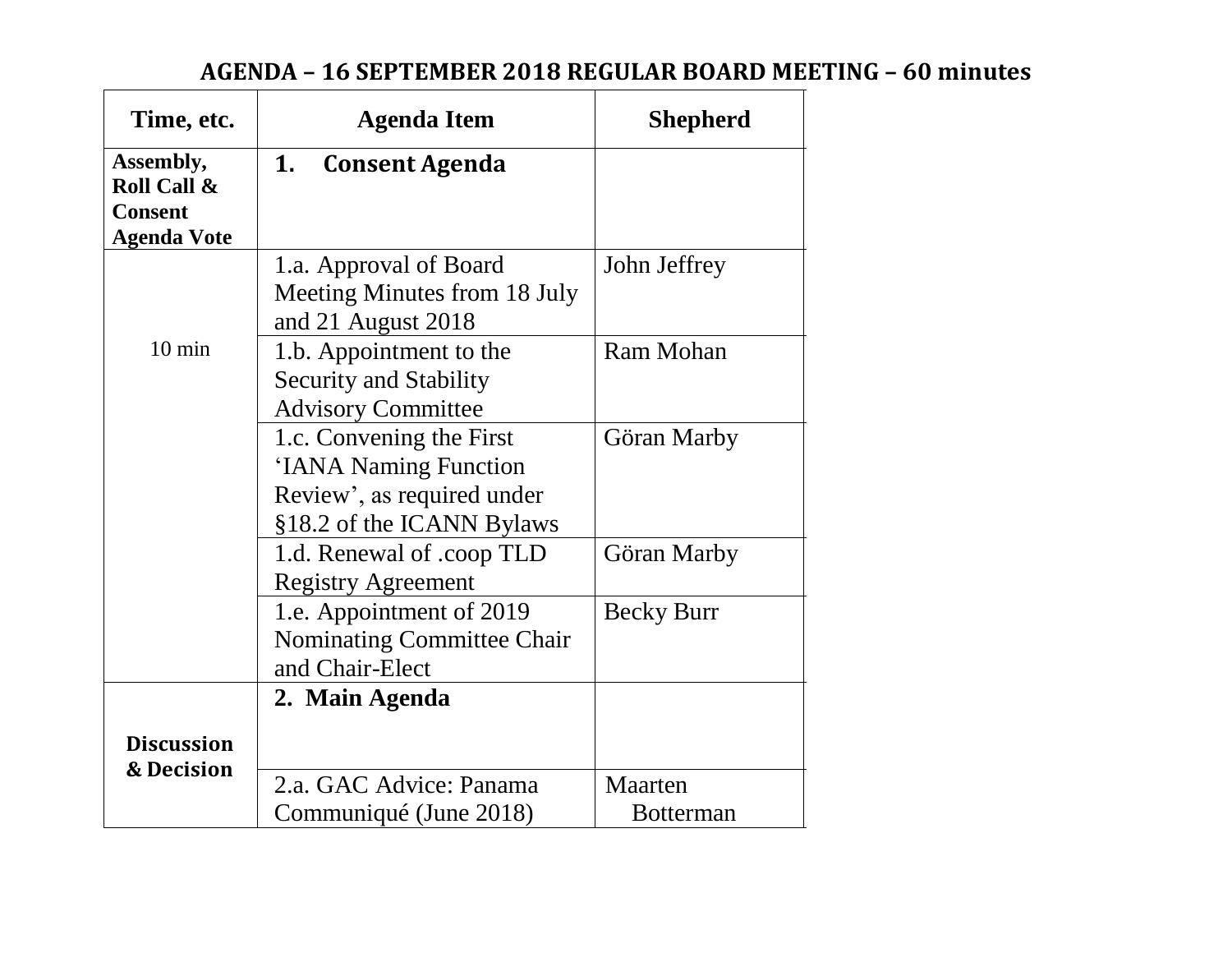# **AGENDA – 16 SEPTEMBER 2018 REGULAR BOARD MEETING – 60 minutes**

| Time, etc.       | <b>Agenda Item</b>            | <b>Shepherd</b> |
|------------------|-------------------------------|-----------------|
| $50 \text{ min}$ | 2.b. ICANN Strategy to        | Göran Marby     |
|                  | Reduce Effects of Attacks on  |                 |
|                  | the Root System               |                 |
|                  | 2.c. Discussion re KSK        | Göran Marby     |
|                  | Rollover                      |                 |
|                  | 2.d. Further Consideration of | Chris Disspain  |
|                  | the .AMAZON Applications      |                 |
|                  | 2.e. AOB                      |                 |
|                  |                               |                 |

ा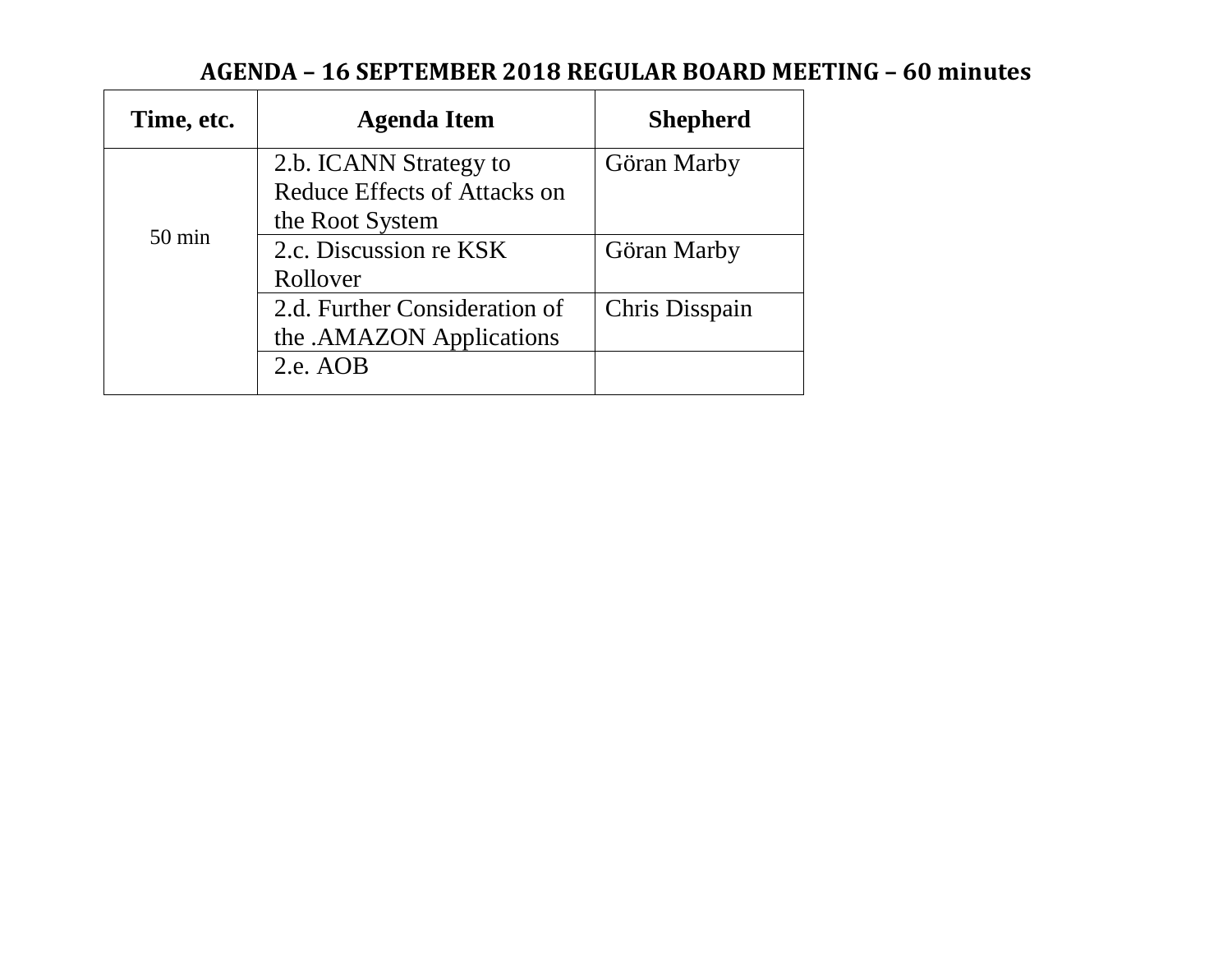**Directors and Liaisons,**

**Attached below please find Notice of date and time for a Regular Meeting of the ICANN Board.** 

**16 September 2018 – Regular Meeting of the ICANN Board of Directors at 08:00 UTC (10:00 CEST Genval). This Board meeting is estimated to last approximately 60 minutes.**

**https://www.timeanddate.com/worldclock/fixedtime.html?msg=Regular+ Meeting+of+the+ICANN+Board&iso=20180916T10&p1=48&ah=1**

# **Some other time zones:**

- **16 September 2018 – 01:00am PDT Los Angeles**
- **16 September 2018 – 04:00am EDT Washington, D.C.**
- **16 September 2018 – 09:00am BST London**
- **16 September 2018 – 05:00pm JST Tokyo**

# **REGULAR MEETING OF THE ICANN BOARD**

# Consent Agenda

- Approval of Board Meeting Minutes
- Appointment to the Security and Stability Advisory Committee
- Convening the First 'IANA Naming Function Review', as required under §18.2 of the ICANN Bylaws
- Renewal of .coop TLD Registry Agreement

# Main Agenda

- GAC Advice: Panama Communiqué (June 2018)
- Root Server Strategy
- Discussion re KSK Rollover
- Appointment of 2019 Nominating Committee Chair and Chair-Elect
- AOB